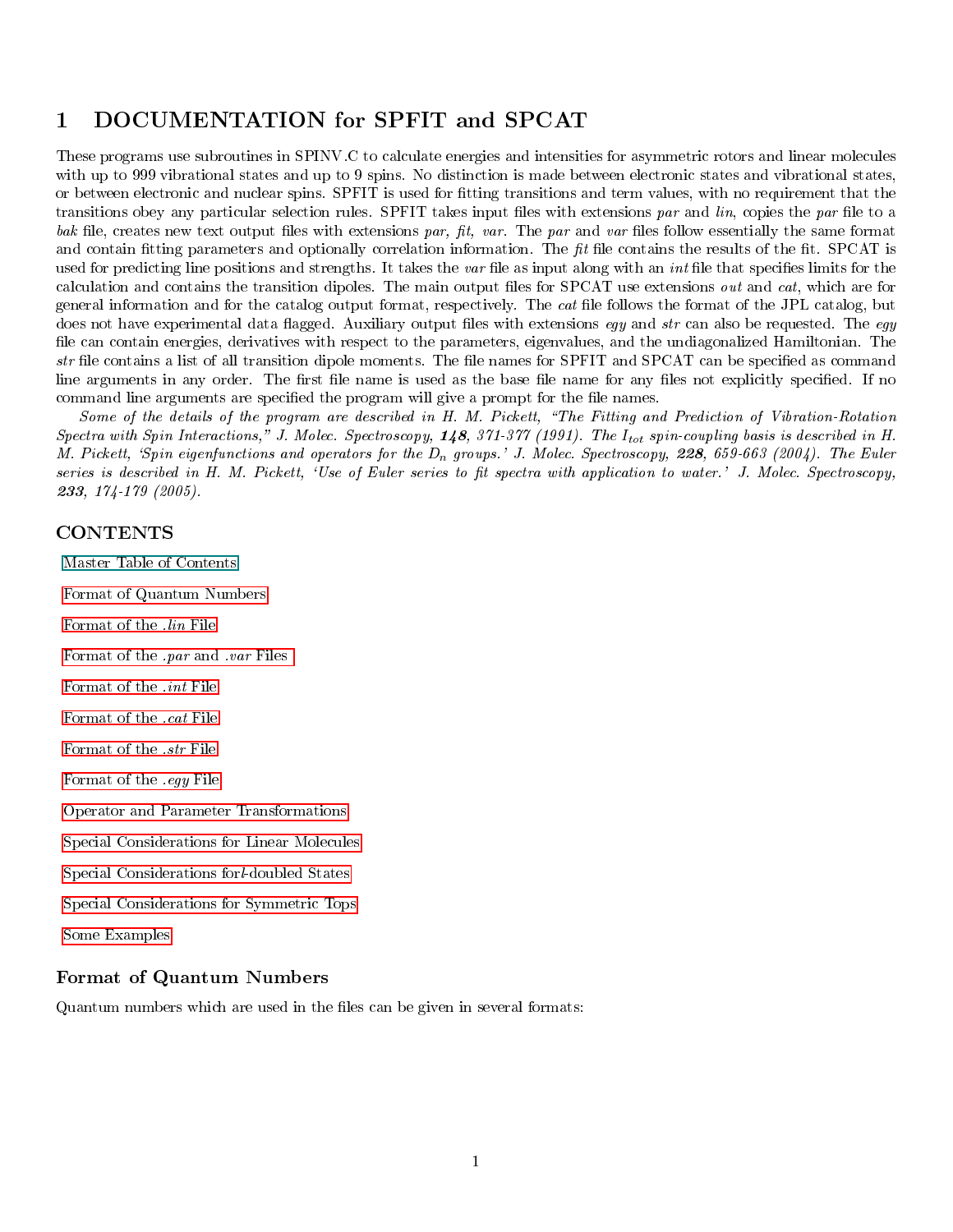| $[{\rm Q}]$<br>Linear Sigma States: |                              |           |                |                 |            |                               |   |                | Symmetric Tops:         |                  |                    |   | Q                            |
|-------------------------------------|------------------------------|-----------|----------------|-----------------|------------|-------------------------------|---|----------------|-------------------------|------------------|--------------------|---|------------------------------|
|                                     |                              |           |                |                 |            |                               | N | K              | V                       | J.               | ${\rm F}_{1}$      | F | $\left\lceil 13\right\rceil$ |
| N                                   | V                            | .T        | ${\rm F_1}$    | ${\rm F}_2$     | F          | $\left\lceil 12\right\rceil$  | N | K              | $_{\rm J}$              | $F_1$            | $\mathrm{F}_2$     | F | $\left[02\right]$            |
| N                                   | J.                           | $F_1$     | $\mathrm{F}_2$ | $F_3$           | F          | [01]                          | N | K              | $\mathbf{V}$            | J.               | $1_{tot}$          | F | $\left 33\right $            |
| N                                   | $\mathbf{V}$                 | .T        | ${\rm F}_{1}$  | ${\rm I}_{tot}$ | F          | $\left 32\right $             | N | K              |                         |                  |                    | F |                              |
| N                                   | V                            | .T        | ns             | ${\rm I}_{tot}$ | F          | $\left[32\right]$             |   |                | $\mathbf{V}$            | ns               | ${\rm I}_{tot}$    |   | [73]                         |
| N                                   | .T                           | $F_1$     | $\mathrm{F}_2$ | ${\rm I}_{tot}$ | F          | 72                            | N | K              | $_{\rm J}$              | $\mathrm{F}_{1}$ | $\mathrm{I}_{tot}$ | F | [22]                         |
| N                                   |                              | $\rm F_1$ | $\mathrm{F}_2$ | ${\rm I}_{tot}$ | F          | $\left[21\right]$             | N | K              | .T                      | ns               | $1_{tot}$          | F | 62                           |
|                                     |                              |           |                |                 | F          |                               | N | K              | $\overline{\mathbf{V}}$ | nn               | F                  | - | $\left[53\right]$            |
| N                                   |                              | $F_1$     | ns             | ${\rm I}_{tot}$ |            | $\lceil 61 \rceil$            | N | K              | nn                      | F                |                    |   | $\left\lceil 42\right\rceil$ |
| N                                   | V                            | nn        | F              |                 |            | $\lceil 52 \rceil$            |   |                | Asymmetric Tops:        |                  |                    |   |                              |
| N                                   | nn                           | F         |                |                 |            | $\lceil 41 \rceil$            | N | $K_a$          | $K_c$                   |                  | J.                 | F | $[14]$                       |
|                                     | Hund's case a Linear States: |           |                |                 |            |                               |   |                |                         | v                |                    |   |                              |
| J.                                  | Ω                            | Α         | v              | ${\rm F}_{1}$   | F          | $\left\lceil 14 \right\rceil$ | N | $\mathrm{K}_a$ | $K_c$                   | J.               | $F_{1}$            | F | $\left[03\right]$            |
| 1/2<br>$J +$                        | $+1/2$<br>$\Omega$           | Α         | $\mathbf{V}$   | $F_1$           | F          | $\lceil 19 \rceil$            | N | $K_a$          | $\mathrm{K}_c$          | J.               | $1_{tot}$          | F | $\left[ 23\right]$           |
| J.                                  | Ω.                           | Α         | $\rm F_1$      | F <sub>2</sub>  | F          | $\left[03\right]$             | N | $K_a$          | $\mathrm{K}_c$          | ns               | $1_{tot}$          | F | $\left[ 63 \right]$          |
|                                     |                              |           |                |                 |            |                               | N | $\mathrm{K}_a$ | $\mathrm{K}_c$          | $\mathbf{V}$     | nn                 | F | [54]                         |
| $J +$                               | '2<br>$\Omega$<br>$+$        | Λ         | ${\rm F_1}$    | ${\rm F}_2$     | $_{\rm F}$ | [08]                          | N | $\mathrm{K}_a$ | $\mathrm{K}_c$          | nn               | F                  |   | 43                           |

The quantum number nn is an aggregate spin quantum number which is used when the number of quantum numbers would otherwise be greater than 6. The quantum number ns is used as an auxiliary quantum number for n-fold symmetry with n  $=$  3..6. Half integer spins are rounded up to the next integer. The sign of K for symmetric top notation designates parity under rotation about the b axis. When the vibronic wave function is even with respect to reflection in the  $ac$  plane, then the sign of K will also indicate the parity with respect to inversion. The symmetric top notation can also be used equivalently for linear molecules with orbital or vibrational angular momentum (lambda not zero). If the number of vibrations is one, then v is not included. The sequence  $J, F_1, \ldots, F$  can be replaced with  $F_1, F_2, \ldots, F$  if no electronic spin is present. The number of spins requested determines the length of the quantum number list. The factoring of the Hamiltonian is determined by the parameter set.

The field QNFMT in the cat file can be regarded as having 3 sub-fields:  $\text{QFMT} = \text{Q}^*100 + \text{H}^*10 + \text{NQN}$ , in which NQN is the number of quanta per state, H is a binary code to indicate the existence of half integer quanta for the last three quantum numbers, and Q is the number in square brackets in the table above. (The least signicant bit of H refers to the F quantum number and is 1 if F is half integer.)

The table entries for case a linear molecules are listed for completeness although SPCAT does not use these quanta. The entries with  $\Omega + 1/2$  are for molecules with even electron spin multiplicity.

In most cases, the sequential spin coupling scheme is used, but an alternative  $I_{tot}$  coupling that can be selected when there are <sup>n</sup>-equivalent spins.

| Sequential Sum                | $I_{tot}$ Sum                   |
|-------------------------------|---------------------------------|
| $N + S = J$                   | $N + S = J$                     |
| $J + I_1 = F_1$               | $J + I_1 = F_1$                 |
| $\dots$                       | $\dots$                         |
| $F_{m-2} + I_{m-1} = F_{m-1}$ | $F_{m-n-1} + I_{m-n} = F_{m-n}$ |
| $F_{m-1} + I_m = F$           | $F_{m-n} + I_{tot} = F$         |

where there are  $m$  nuclear spins, and  $I_{tot}$  is the vector sum of the *n*-equivalent spins.

SPFIT and SPCAT are configured so that multiple spin types and symmetries can be handled as separate non-interacting vibronic states. The restrictions are that NQN and MOD(QNFMT  $/$  100, 5) are the same for all vibronic states. The programs will append extra copies of F (corresponding to  $I = 0$ ) if the number of spins is less than the maximum number of spins.

<span id="page-1-0"></span>[TOP](#page-0-1)

#### FORMAT of the .lin file:

#### line 1-NLINE [12I3,freeform]: QN,FREQ,ERR,WT

 $\bf{Q}N = 12$ -integer field of quantum numbers. Interpreted in a multiple I3 format as the quantum numbers for the line (upper quanta first, followed immediately by lower quanta). Unused fields can be used for annotation. The entire field is printed in file.fit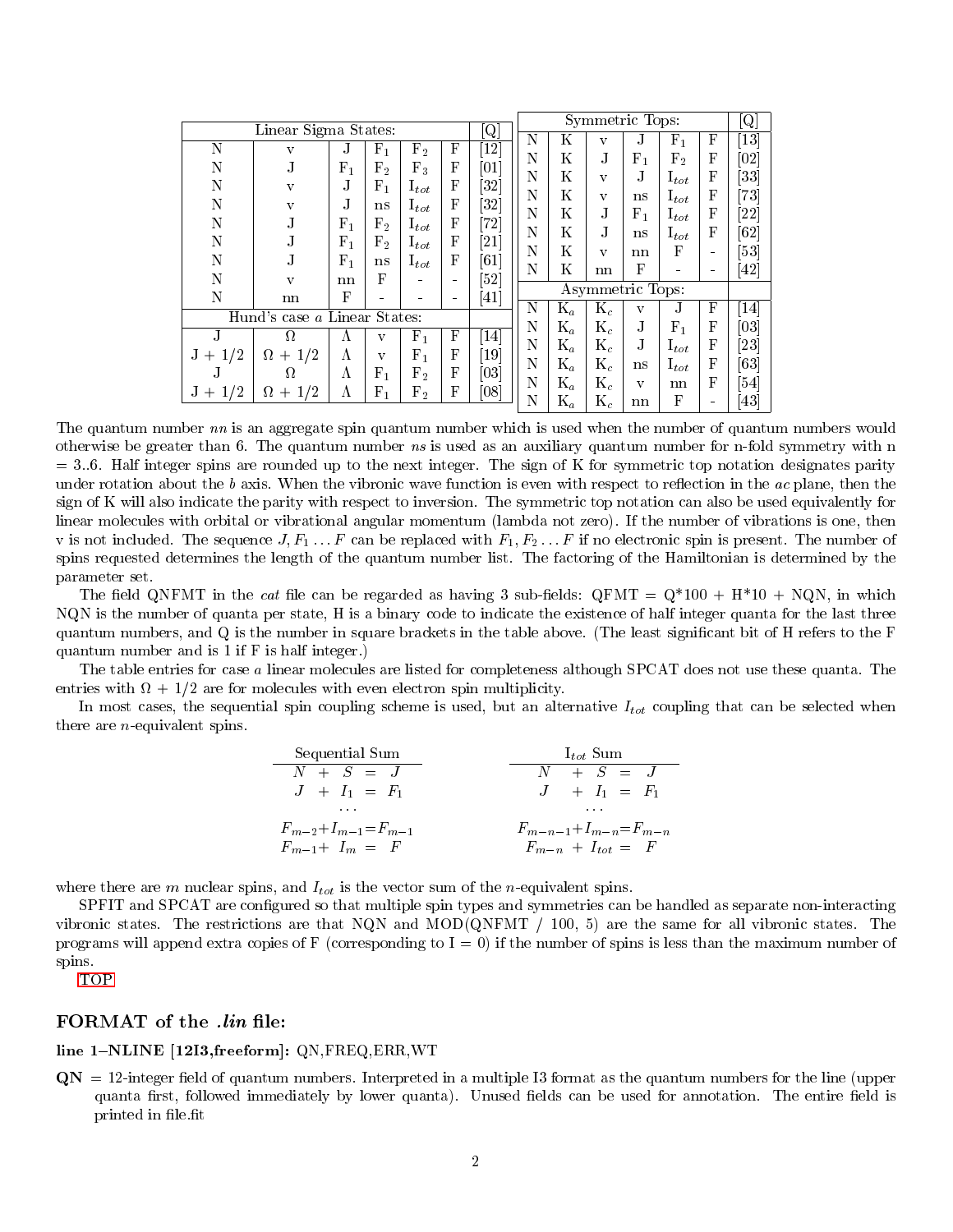- $\mathbf{FREQ} = \text{frequency in MHz or wavenumbers}$
- ERR = experimental error. Minus sign means that the frequency and error are in units of wavenumbers. FREQ and ERR will be converted internally to units of MHz.
- $WT =$  relative weight of line within a blend (normalized to unity by program)

notes: If an end-of-le or empty line is encountered before all the lines are read in, NLINE is set to the number read to that point. If successive lines have the same frequency and experimental error, the lines will be treated as a blend and derivatives will be averaged using WT/ERR. Any lines with format errors will be ignored. If the blended lines are followed with a line with the same frequency and with an error that is at least 2 times larger than the error of the blend, then the error is interpreted as the uncertainty in the rms width of line frequencies within the blend, and the error-weighted square of the width is minimized along with the error-weighted square of the dierence of experimental and calculated frequency. (The quantum numbers for this pseudo line are ignored.)

The freeform input begins in column 37 and extends to the end of the line. See the notes at the end of the next section for more on the freeform input.

<span id="page-2-0"></span>[TOP](#page-0-1)

#### FORMAT of the *.par* file and *.var* files:

line 1: title

- line 2 [freeform]: NPAR, NLINE, NITR, NXPAR, THRESH , ERRTST, FRAC, CAL (only NPAR used by SPCAT)
- $\mathbf{NPAR} = \text{maximum number of parameters}$
- sign NLINE : negative value allows up to 10 quanta per state
- $\text{mag}$  NLINE = maximum number of lines
- sign NITR : negative value in SPFIT enables line assignment diagnostics
- $\text{mag}$  NITR = maximum number of iterations
- $\bf NXPAR$  = number of parameters to exclude from end of list when fitting special lines (see notes)
- THRESH = initial Marquardt-Levenburg parameter
- $\textbf{ERRTST} = \text{maximum } [(obs\text{-}calc)/error]$
- FRAC = fractional importance of variance Positive value means multiply parameter errors by FRAC. Negative value means multiply parameter errors by -FRAC \* RMS \* SQRT (NLINE / NDFREE), where NLINE is the number of blends and  $NDFREE = NLINE - (the number of free parameters).$
- **= scaling for infrared line frequencies**

#### line 3 option information[freeform]:

### CHR, SPIND, NVIB, KNMIN, KNMAX, IXX, IAX, WTPL, WTMN, VSYM, EWT, DIAG, XOPT

There can be one option line or multiple lines, as controlled by the option parameter VSYM. The first option line sets the default behavior of all the vibronic states, and successive lines (if present) modify the default behavior.

- **CHR** = character to modify parameter names file (must be in first column) sping.nam, default is 'g'. 'a' is used for Watson A set, 's' is used for Watson S set. Other character replaces the 'g' in the name 'sping'. Only used to label the .fit output file. (Ignored on all but first option line.) SPFIT looks for the nam files in the current directory and then in the path given by the SPECNAME environment variable. (i.e. put something like SET SPECNAME=C:\SPECTRA\ in AUTOEXEC.BAT for Windows or setenv SPECNAME /spectra/ for unix). The trailing path delimiter is required.
- sign SPIND = If negative, use symmetric rotor quanta. If positive, use asymmetric rotor quanta (Sign ignored on all but first option line.)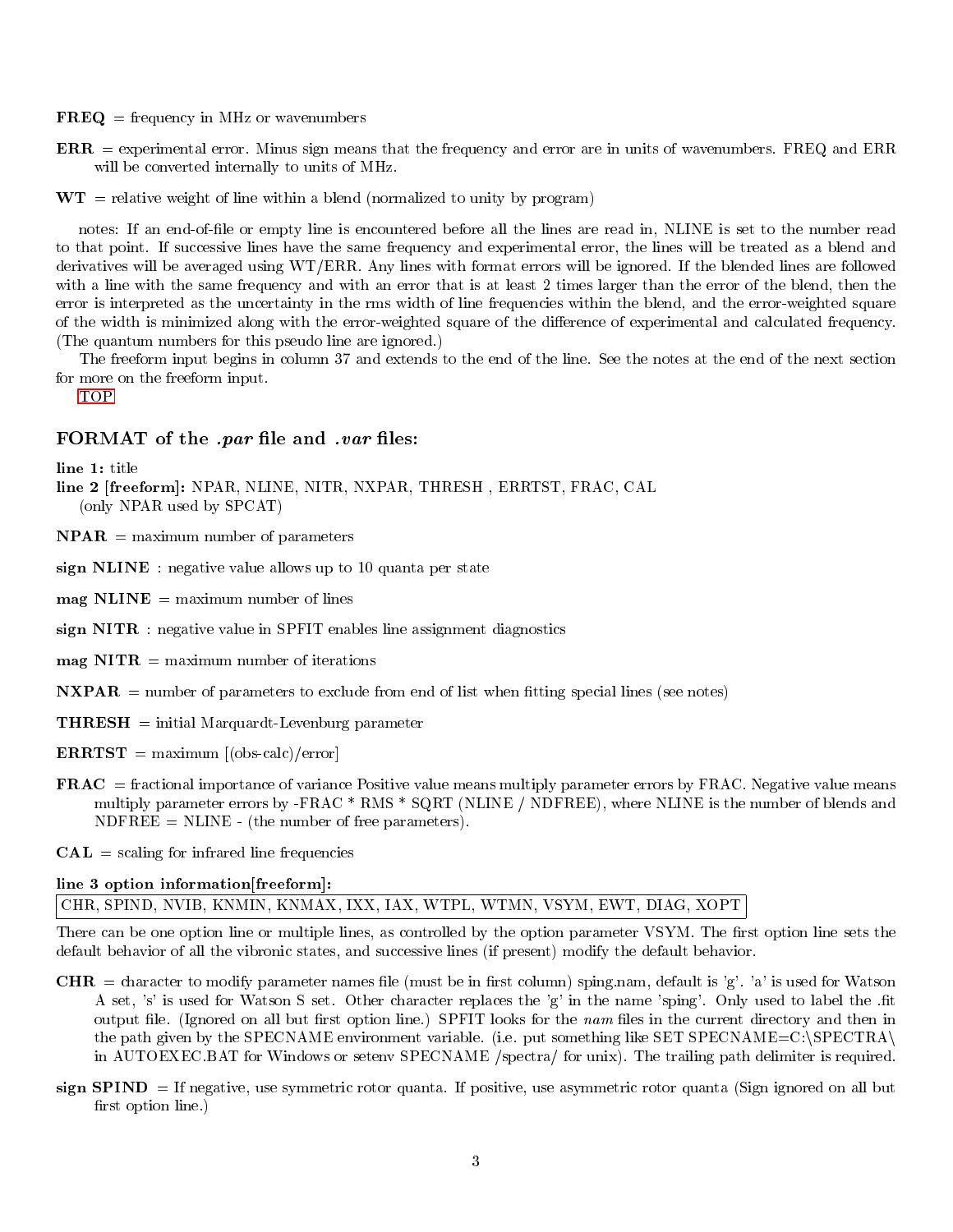- $\bf{map$   $\bf{SPIND}$  = degeneracy of spins, first spin degeneracy in units digit, second in tens digit, etc. (If last digit is zero, spin degeneracies occupy two decimal digits and the zero is ignored.) This field can specify up to 9 spins using up to 19 digits.
- sign NVIB = positive, prolate rotor  $(z = a, y = b, x = c)$  negative, oblate rotor  $(z = c, y = b, x = a)$  (Sign ignored on all but first option line.)
- $\textbf{mag}$  NVIB = number of vibronic states on the first option line, identity of the vibronic state on all but the first option line. (max. value = 99 for 16-bit systems, max. value = 999 otherwise, vibrational quanta > 359 will be indicated by  $**$  in the .cat file)
- **KNMIN, KNMAX** = minimum and maximum K values. If both = 0, then linear molecule is selected.
- IXX = binary flags for inclusion of interactions: bit 0 set means no  $\Delta N \neq 0$  interactions, bit 1 means no delta J, bit 2 means no delta  $F_1$ , etc. [default = 0 includes all interactions] (Ignored on all but first option line.)
- **mag IAX** = axis for statistical weight ( $1=a$ ;  $2=b$ ;  $3=c$ ;  $4=A$ ,  $2$ -fold top;  $5=B_z$ ,  $2$ -fold top;  $6=3$ -fold top;  $7=A$ , E,  $4$ -fold top; 8=B, 4-fold top; 9=5-fold top; 10=A,  $E_2$ , 6-fold top; 11=B,  $E_1$ , 6-fold top). For mag IAX > 3, axis is b. (See [Special Considerations for Symmetric Tops\)](#page-12-1).
- sign IAX = If negative, use  $I_{tot}$  basis in which the last n spins are summed to give  $I_{tot}$ , which is then combined with the other spins to give F. (Sign is signicant for all option lines.)
- **WTPL, WTMN** = statistical weights for even and odd state
- $VSYM =$  If the value of VSYM on the first line is positive or zero, there is only one option line. The vibronic symmetry is coded as decimal digits (odd digit means reverse WTPL with WTMN) example:  $10 = (v=0$  even,  $v=1$  odd) (Only works for the first 15 states) If VSYM is negative, signal that the next line is also an option line. If VSYM is positive or zero, signal that this is the last option line. In the multiple option line mode, the magnitude of VSYM is ignored.

sign EWT If positive EWTFAC = 100. If negative EWTFAC = 1000. (Sign is ignored on all but first option line.)

- $EWT = EWT0 + (EWT1 + EWT2) * EWTFAC =$  weight for states with E symmetry. (WTPL and WTMN apply to singly degenerate symmetries.) Ignore EWT0 if  $\text{IAX} < 6$  or EWT0 = EWTFAC - 1. For the special case of  $n = 3$  when  $WTPL = 0$  or  $WTMN = 0$ , EWT0 should be doubled because only half of the states with  $MOD(K-l) \neq$  are calculated. See [Special Considerations for Symmetric Tops.](#page-12-1)The weights WTPL, WTMN, and EWT0 can be divided by a common multiple if the rotational partition function is divided by the same factor.
	- Note: If  $EWT1 = 0$ , then the state is non-degenerate wih symmetry defined by IAX. Otherwise, the state is *l*-doubled and MUST be specified in adjacent pairs. The positive l state has  $EWT1 = l$ , and the negative l state has  $EWT1$  $=$  n' - |l|. For the pair of states, EWT1 + EWT1' = n'. For an n-fold top n' must be a multiple of n. When EWT1  $=$  EWT1', the positive l is arbitrarily assigned to the lower v. States with MOD(EWT1, n) = 0 are A<sub>1</sub> and A<sub>2</sub> symmetry. States with MOD(EWT1,n) =  $n / 2$  are  $B_1$  and  $B_2$  symmetry. Otherwise the states have E symmetry. E symmetry states will be designated with positive K for symmetric top quanta when  $n \geq 3$ . For asymmetric top quanta with  $l > 0$ ,  $K_a + K_c = N+1$ . For asymmetric top quanta with  $l < 0$ ,  $K_a + K_c = N$ . If both WTPL and WTMN are not zero, there will be two states with the same nominal quantum number. (CALMRG will merge the degenerate transitions into a single line.) The value of  $EWT2 = 10$  can be used to designate odd vibrational states

$$
\mathrm{DIAG} =
$$

- -1 for no diagonalization
- 0 for energy ordering within Wang sub-blocks
- 1 for full projection assignment
- 2 for energy ordering within Wang sub-blocks which follows order of diagonal elements of Hamiltonian
- 3 for ordering by  $\tau = K_a K_c$  within vibration and spin sub-block set
- 4 for ordering by  $\sum K$ ,  $v|K^2|K$ ,  $v > \sqrt{\sum K}$ ,  $v|K$ ,  $v >$  within vibration and spin sub-block set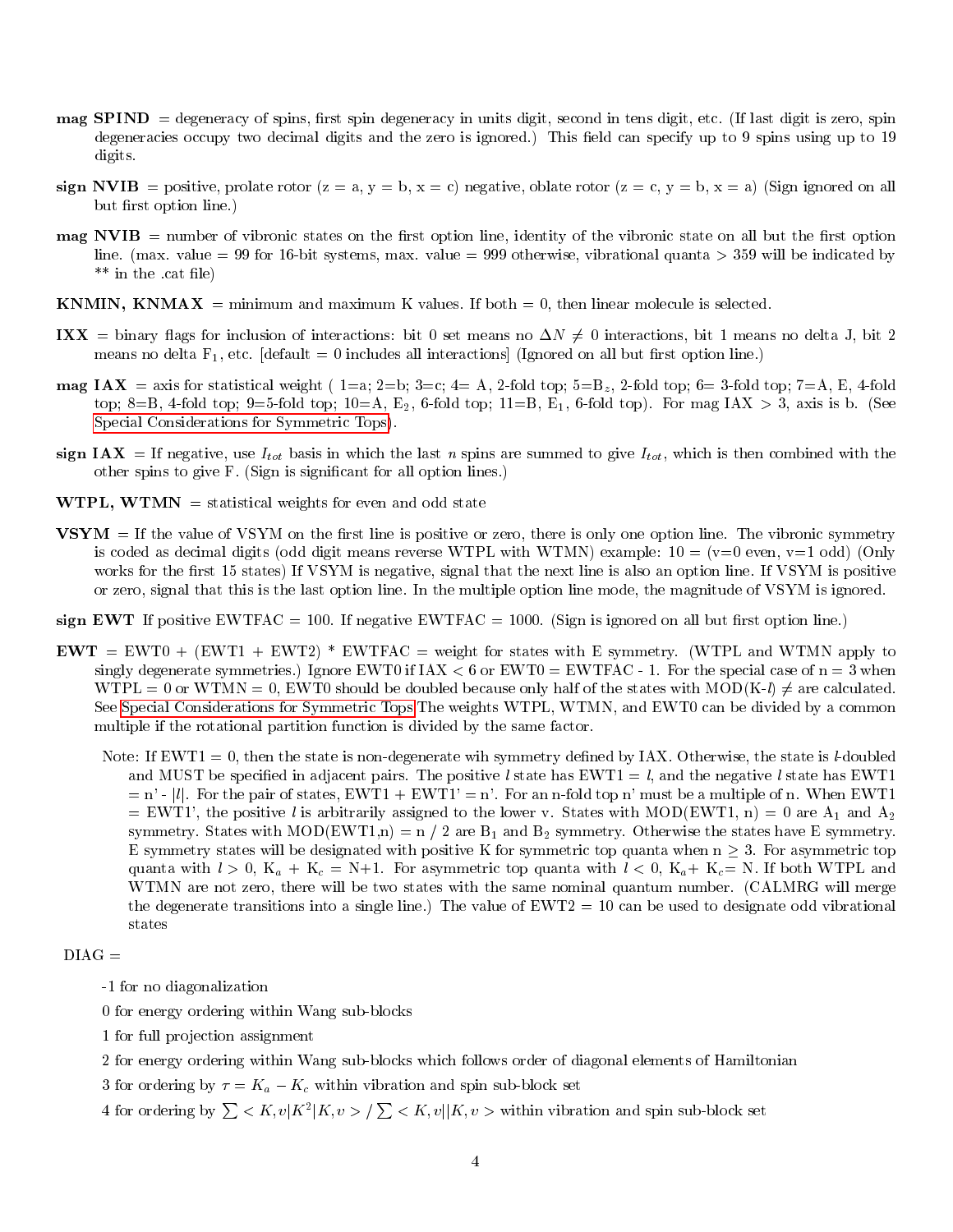5 for energy ordering within vibration and spin sub-block set which follows order of diagonal elements of Hamiltonian

(Value ignored on all but first option line.)

- $XOPT = PHASE + 10 * NEWLZ + 20 * NOFC + 40 * G12$ 
	- $PHASE = 0...8$ , force phase choice. 0 means no forcing, 8 means use standard phase with all even-order operators real and all odd-order operators imaginary. Other choices are a binary code for which even-order operators are imaginary.
	- NEWLZ is 1 if Lz operator is explicitly defined in the parameter identifier (see [Special Considerations for](#page-12-0) *l*-doubled [States\)](#page-12-0).
	- NOFC is 1 if the  $FF$  field of IDPAR specifies Kavg rather than Fourier coefficient.
	- G12 is one if the sine or cosine Fourier operator is to be multiplied by -1 if K is odd. (Ignored if NOFC is 1.)

For many cases only a single option line is needed. If different vibronic states have different spin multiplicity or different KMIN, KMAX additional lines are needed. Note that the sign of VSYM signals additional lines. The first option line sets up the defaults for all the vibrational states, and subsequent option lines specify deviations from the default. It is possible to mix Boson and Fermion states in the same calculation, e.g. fitting different isotopomers together, but the quantum number format (QNFMT) in SPCAT output will be correct only for the  $v=0$  state. Parameter lines [freeform]: IDPAR, PAR, ERPAR / LABEL

- IDPAR is a parameter identier. If the sign of IDPAR is negative, SPFIT constrains the ratio of this parameter to the previous parameter to a fixed value during the fit.
- PAR is the parameter value
- ERPAR is the parameter uncertainty
- LABEL is a parameter label (up to 10 characters are used) that is delimited by /

PARAMETER identiers (IDPAR) are coded in decimal digit form in the order

| field  |  |  | $\mid$ EX $\mid$ FF $\mid$ I2 $\mid$ I1 $\mid$ NS $\mid$ TYP $\mid$ KSQ $\mid$ NSQ $\mid$ V2 $\mid$ V1 |  |               |  |
|--------|--|--|--------------------------------------------------------------------------------------------------------|--|---------------|--|
| digits |  |  |                                                                                                        |  | $13 \mid 1-3$ |  |

- $EX =$  Extended Euler-series Flag. (EX  $\leq$  5) Operator is a term in an Euler series.
- FF = Fourier flag (used for internal rotation). If FF < 10, basic operator is multiplied by  $\cos(FF \cdot 2\pi K_{avg}\rho/3)$ , where  $\rho$  is coded by the absolute value of parameter ID=9100vv. See further discussion below. If  $11 < FF < 20$ , basic operator is multiplied by  $sin((FF-10) \cdot 2\pi K_{avg}\rho/3)$ . If  $21 \leq FF \leq 30$ , basic operator is multiplied by  $cos((FF-10) \cdot 2\pi K_{avg}\rho/3)$ , etc.
- **I2,I1** = spin identifiers [Usually I1 >= I2], I1=0 or I2=0 means N. If I1 = 0 and I2 > 0, perform commutator with  $iN^2$ .
- $\text{NS}$  = power of N  $\cdot$  S where S is the first spin. If NS > 4, subtract 5 and add  $S_zN_z$  operator

 $\mathbf{TP}$  = projection type

 $\mathbf{0} = \text{scalar}$  $1 = N_a N_a$  $2 = N_b N_b$  $3 = N_c N_c$  $3+n = N_+^{2n} + N_-^{2n}$ , n = 1 ··· 9 (L = 2n,  $\Delta K = 2n$ ) 11+ $n = 'x'$  symmetry,  $n = 1 \cdots 8$  (L = 2n + 1,  $\Delta K = 2n$ )  $20+n =$  off-diagonal 'a' symmetry,  $n = 0 \cdots 19$  (for prolate basis:  $L = n + 1$ ,  $\Delta K = 0, 2, 2, 4, 4, \ldots$ )  $20 = N_a$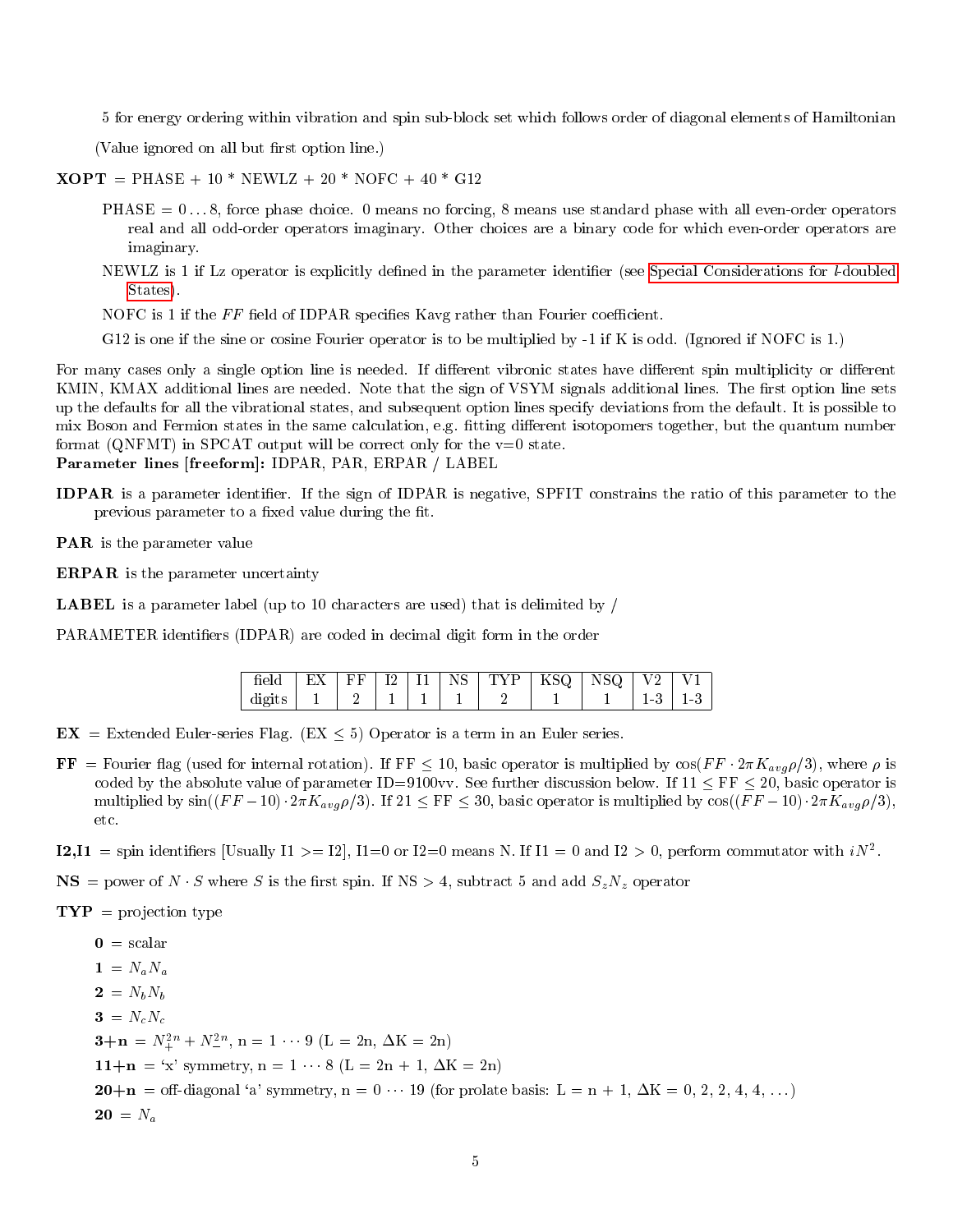$21 = N_bN_c + N_cN_b$ 40+n = off-diagonal 'b' symmetry, n =  $0 \cdots 19$  (L = n + 1,  $\Delta K = 1, 1, 3, 3, \ldots$ )  $40 = N_b$  $41 = N_a N_c + N_c N_a$ 60+n = off-diagonal 'c' symmetry, n =  $0 \cdots 19$  (for prolate basis: L = n + 1,  $\Delta K = 1, 1, 3, 3, \ldots$ ) 60 =  $N_c$ 61 =  $N_a N_b + N_b N_a$  $80+n$  = unique contribution for  $K' = K'' = n \cdot 10 + KSQ$  $90+2n$  = Euler series multiplying  $N_+^{2n} + N_-^{2n}$ Ξ  $91+2n$  = constants for Euler and Fourier series 91 =  $\rho$  for Fourier series if KSQ = 0, NSQ1 = 0, and V1=V2. Only the absolute value is used for  $\rho$ , and the sign is

- used to designate a special symmetry (see below).  $\textbf{KSQ} = \text{power of } N_z^2$
- $NSQ = power of N(N+1)$
- **V1, V2** = vibrational identifier. For NVIB  $\leq$  9: V1 = V2 = 9 matches all V1 = V2. For 9  $\leq$  NVIB  $\leq$  99: V1 = V2 = 99 matches all V1 = V2. For  $99 \leq NVIB < 360$ : V1 = V2 = 999 matches all V1 = V2. Usually, select V1 > = V2. V1 <sup>&</sup>lt; V2 has special meaning for [l-doubled states.](#page-12-0)

Warning: parameters requested really signify the operator that will multiply the parameter. Parameters not explicitly requested are presumed to be zero. For example, B for a linear molecule or symmetric top is 100, while for an asymmetric top it is 20000.

#### NOTES:

- 1.  $N_+ = N_x + iN_y$ . If FF signifies a cosine series, then parameters with EVEN values of TYP  $\geq 20$  and  $\lt 80$  have an implicit i. If FF signifies a sine series, then parameters with ODD values of TYP  $\geq$  20 and  $\lt$  80 have an implicit *i*.
- 2. If EWT2 is the same for both of the vibrational *l*-doubled states and overall symmetry is z or y, then the parameter is assumed to multiply i  $L_z$  operator (see below). If EWT2 is different and overall symmetry is x or null, then the parameter is also assumed to multiply  $i$  L<sub>z</sub> operator.
- 3. The sign of the  $\rho$  parameter is used to designate a special symmetry for the Fourier series. If this sign is different for V1 and V2, then 0.5 is subtracted from NFF. For example, if NFF = 1, the basic operator is multiplied by  $\cos(\pi K_{avg}\rho/3)$ instead of cos( $2\pi K_{avg}\rho/3$ ). If the magnitude of  $\rho$  is not the same for the two states, replace  $K_{avg}\rho$  with  $(K_1\rho_1 + K_2\rho_2)$ / 2.
- 4. Prolate basis is Ir, and oblate basis is IIII.  $\Delta K$  behavior for TYP = 20+n and 60+n are reversed for oblate basis.
- 5.  $\rho_{v,v}$  is specified by 9100vv. TYP=91+2n parameters, including  $\rho$ , are constants and are not fitted.
- 6. When NOFC = 0, the FF field is interpreted as a sample for a specific value of  $K_{avg}^{\prime} = K_{avg}$  for  $\Delta K$  even and  $K_{avg}' = K_{avg} + 1/2$  for  $\Delta K$  odd. If FF  $\leq 10$ , basic operator is sampled at  $K_{avg}' =$  FF. For *l*-doublets and a  $\Delta l = 0$ operator, the parameter is used for both l-doublets and the symmetry is the same as the corresponding cosine operator. If  $11 \leq FF \leq 20$ , basic operator is sampled at  $K_{avg}' = FF - 10$  and symmetry is the same as the corresponding sine operator. If  $21 \leq FF \leq 30$ , basic operator is sampled at  $K'_{avg} = FF$  -10, etc.
- 7. For operators with  $I2 = 0$  and  $I1 > 0$ , one value of N is replaced with the appropriate projection of  $I_{I1}$ . For operators with I2 > 0 and I1 > 0, two values of N are replaced with appropriate projections of both I. For TYP=1,2,3, the operator is the expected Cartesian projection - I1  $\cdot$  I1 / 3. For example, 10000 is the N<sub>z</sub>N<sub>z</sub> operator, 10010000 is the  $N_zS_z$  operator, and 120010000 is the  $S_zI_z$  - S.I / 3 operator.
- 8. For operators with  $I2 = I1 > 0$ , spin corrections appropriate for nuclear quadrupole coupling are applied:  $SQRT((2I+1)/(2I+1))$ 1))/4I.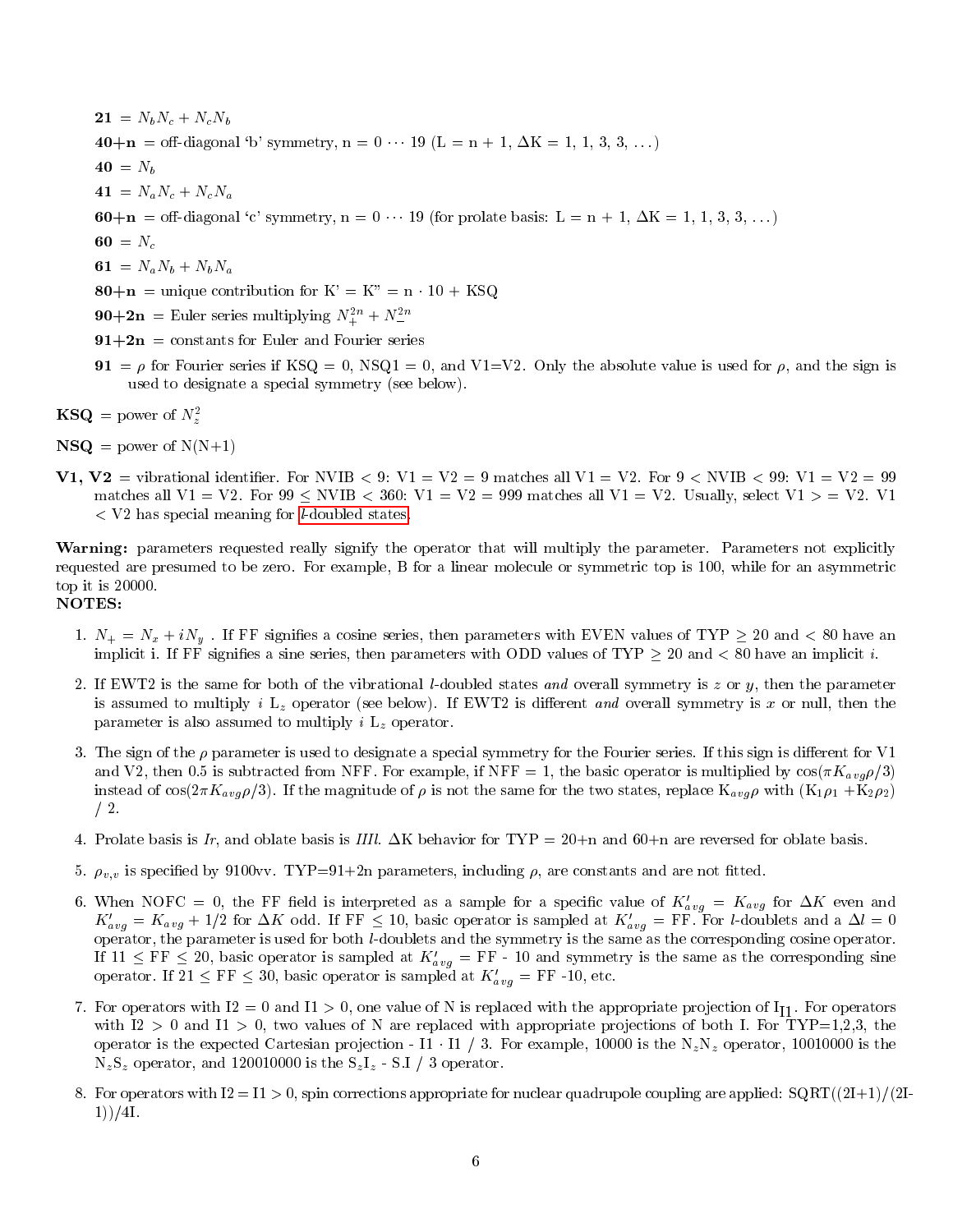- 9. Whenever operators that do not commute are combined, the resulting operator is half the anti-commutator. The order of application is  $N_zS_z$ , followed by  $N_z^2$ , followed by  $N^2$  and N S.
- 10. When coupling states where a given electronic (or nuclear) spin is different (e.g. spin-orbit coupling), the reduced matrix element for the spin operator,  $\langle S||Op||S'\rangle$ , is assumed to be unity when  $S > S'$  and  $(-1)^{S'-S}$  when  $S < S'$ .
- 11. Euler denominator a constants are defined by  $9110vv'$ ,  $9310vv'$ , ...,  $9910vv'$ . Euler denominator b constants are defined by 9101vv', 9301vv', ..., 9901vv'. All operators with  $EX > 0$  use the KSQ and NSQ fields to designate terms in an Euler series with denominator constants with  $TYP = 89 + 2 \cdot EX$ .

line  $(n+1)$ -end [8F10.6]:  $( ( V(i,j), j=1,i )$ ,  $i=1, NPAR )$ 

 $V =$  Choleski decomposition of the correlation matrix, optional for file.par (The index i is the index for the parameter.)

General Notes: In the freeform input, the variables are all preset to reasonable default values. Any character not usually found in an E or F formatted number can separate the input numbers. A space or comma is recommended. Two successive commas indicate that the default value is to be used for that variable. At the end of the line or when a / character is encountered, all unspecied variables remain set to their default values. PAR defaults to zero. ERRPAR defaults to a very large number for SPFIT and to zero for SPCAT. If an end-of-file or error is encountered before the parameters are read in, NPAR is set to the number read to that point. If an end-of-file or error is encountered before V is completely read in, V is set to a unit matrix. The variables that are decoded to integer fields (such as IDPAR) cannot be larger than the number of significant digits in a double precision number (typically 15 digits).

Special lines to which NXPAR applies are lines in which the F quantum number is negative. In the quantum number assignment process in the program, the line is 
agged and F is set to an appropriate value. When derivatives are accumulated, the last NXPAR derivatives are ignored, and the energies are corrected by subtracting the first order contribution of these parameters. If  $F < -1$ , the absolute value of F is used in the energy calculation. If  $F = -1$ , the F used is as close to the previous spin quantum number as angular momentum addition rules allow. The value selected will be shown in the fit file line listing in place of the -1.

If IDPAR is less than zero the magnitude is taken. In CALFIT, the parameter value will be constrained to be a constant ratio of the preceding parameter value. In this way linear combinations of parameters can be fit as a unit.

Further discussion of the transformations between different sets of operators is given in [Operator and Parameter Trans](#page-9-2)[formations.](#page-9-2)

<span id="page-6-0"></span>[TOP](#page-0-1)

### FORMAT for the *.int* file:

#### line 1:title

line 2 [freeform]: FLAGS,TAG,QROT,FBGN,FEND,STR0,STR1,FQLIM,TEMP,MAXV

 $\mathbf{FLAGS} = \text{IRFLG*1000} + \text{OUTFLG*100} + \text{STRFLG*10} + \text{EGYFLG}$ 

**IRFLG**  $= 1$  if constants are in wavenumbers

**IRFLG** = 0 if constants are in MHz

 $\textbf{OUTFLG} = 0$  for short form file.out

**STRFLG** = 1,2 to enable file str output. SRFLG = 2 is used to label separate dipole contributions in the file str output.

**EGYFLG**  $\neq 0$  to enable *file.egy* energy listing

 $\mathbf{EGYFLG} = 2.4$  to enable file egy derivative listing

 $\mathbf{EGYFLG} = 3.4$  to enable file egy eigenvector listing

 $EGYFLG = 5$  to dump Hamiltonian with no diagonalization

 $TAG =$  catalog species tag (integer)

 $\mathbf{QROT}$  = partition function for TEMP

 $\mathbf{FBGN} = \text{beginning integer} F$  quantum (round up)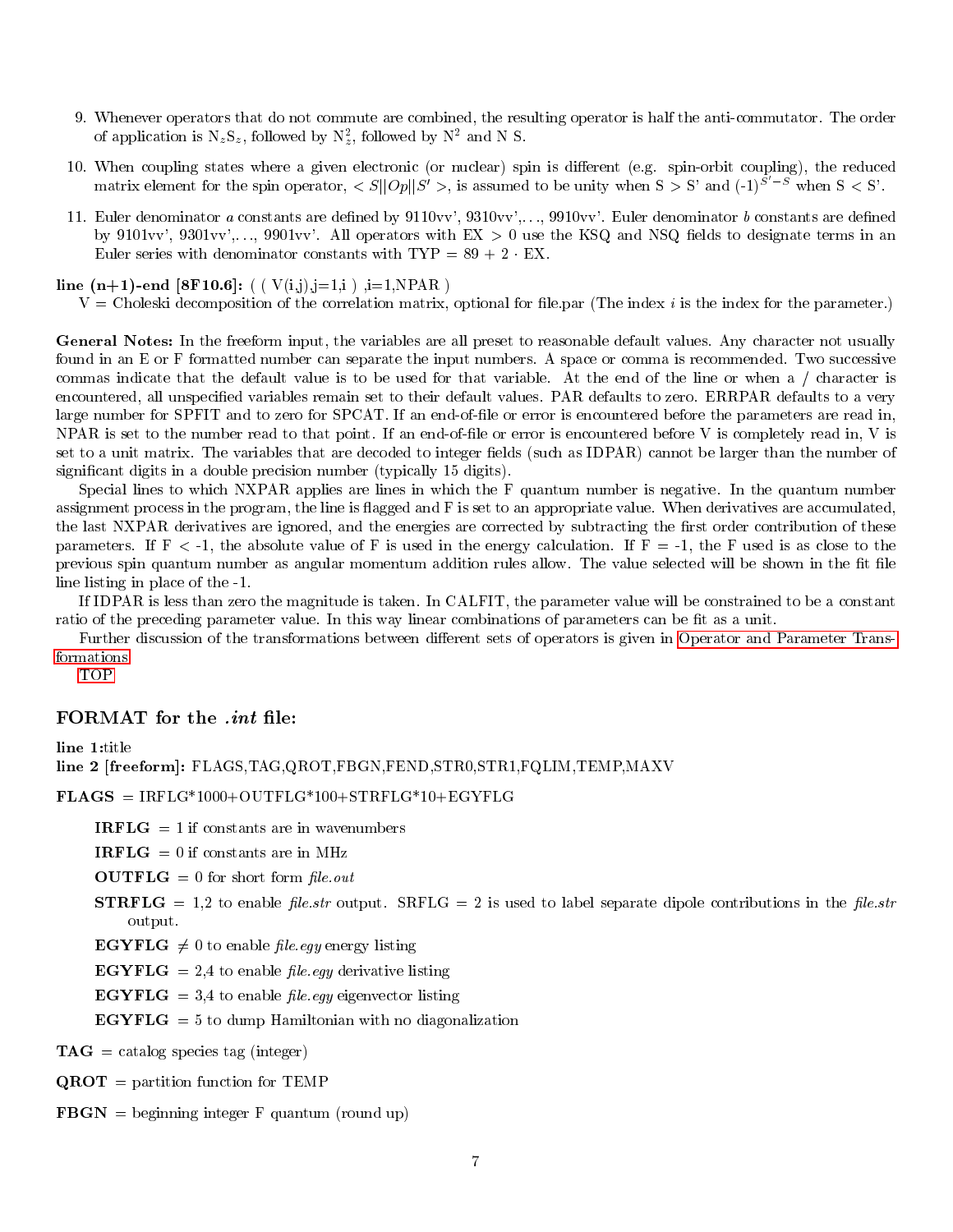$\mathbf{FEND} = \text{ending integer } F \text{ quantum (round up)}$ 

 $STR0,STR1 = log strength cutoffs$ 

 **= frequency limit in GHz** 

**TEMP** = temperature for intensity calculation in degrees K (default is  $300K$ )

MAXV states with v>MAVX will not be included in the output files of SPCAT default is 999

### line 3-end [freeform]: IDIP,DIPOLE

 $IDIP = dipole identifier (see below). A negative sign means that if  $STRFLG = 2$  above then this dipole will be grouped$ with the previous dipole with IDIP positive.

 $DIPOLE = dipole value$ 

Dipole identiers (IDIP) are coded in decimal digit form in the order

|        | $\tilde{\phantom{a}}$ |  |    |                 |  |
|--------|-----------------------|--|----|-----------------|--|
| digits |                       |  | ιó | $\Omega$<br>l J |  |

 $FC =$  second digit of Fourier order for  $TYP = 7,8$ ; second digit of TYP otherwise

 $\mathbf{TYP} = \text{dipole type}$ 

 $I1 =$  spin identifier  $[I1 = 0$  means N or null

 $V1, V2 =$  vibrational states [V1 usually  $\geq$  V2]. Number of digits follows IDPAR in the .par file.

 $SYM = symmetry [0 = magnetic, 1 = a, 2 = b, 3 = c]$ 

| TYP            | SYM            | $\Delta K$       | Description                                                                                                                              |
|----------------|----------------|------------------|------------------------------------------------------------------------------------------------------------------------------------------|
| $\theta$       | $\theta$       | $\Omega$         | magnetic dipole $[N, S, I]$                                                                                                              |
| $\Omega$       | 1              | $\overline{0}$   | a dipole, $\phi_a$ if $I1=0$                                                                                                             |
| $\theta$       | $\overline{2}$ | 1                | b dipole, $\phi_b$ if I1=0                                                                                                               |
| $\theta$       | 3              | $\mathbf{1}$     | c dipole, $\phi_c$ if I1=0                                                                                                               |
| 1              | $\Omega$       | $\boldsymbol{0}$ | $(2\phi_z N_z - \phi_x N_x - \phi_y N_y)/2$ or $(2\phi_z I_z - \phi_x I_x - \phi_y I_y)/2$                                               |
| 1              | 1              | $\sqrt{2}$       | $\left(i \left(\{\phi_y, N_x\} + \{\phi_x, N_y\}\right)/2 \text{ or } i \left(\{\phi_y, I_x\} + \{\phi_x, I_y\}\right)/2\right)$         |
| 1              | $\overline{2}$ | $\mathbf{1}$     | $\left(i \left({\{\phi_z, N_y\}} + {\{\phi_u, N_z\}}\right)/2 \text{ or } i \left({\{\phi_z, I_y\}} + {\{\phi_u, I_z\}}\right)/2\right)$ |
| 1              | 3              | $\mathbf{1}$     | $\left(i \left(\{\phi_x, N_z\}+\{\phi_z, N_x\}\right)/2 \text{ or } i \left(\{\phi_x, I_z\}+\{\phi_z, I_x\}\right)/2\right)$             |
| $\overline{2}$ | $\Omega$       | $\overline{2}$   | $\phi_y N_y - \phi_x N_x$ or $\phi_y I_y - \phi_x I_x$                                                                                   |
| $\overline{2}$ | 13             | $TYP=1$          | same as $TYP = 1$                                                                                                                        |
| 3              | any            |                  | TYP=0   $\{N^2, \text{ TYP} = 0 \text{ operator } \}/2$                                                                                  |
| 4              | any            | $TYP=0$          | $\{N_z^2, \text{ Type } = 0 \text{ operator }\}/2$                                                                                       |
| $\bf 5$        | $\Omega$       | $\boldsymbol{0}$ | $L_{\nu}\phi_{\nu}$                                                                                                                      |
| $\overline{5}$ | 1              | $\boldsymbol{0}$ | $[N^2,\phi_z]/2 = i (\{\phi_y,N_x\} - {\phi_x, N_y\})/2$                                                                                 |
| $\overline{5}$ | $\overline{2}$ | $\mathbf 1$      | $\left[ N^2, \phi_x \right] / 2 = i \left( \{\phi_z, N_y\} - \{\phi_y, N_z\} \right) / 2$                                                |
| 5              | 3              | $\mathbf{1}$     | $[N^2,\phi_y]/2 = i \left( {\phi_x, N_z} - {\phi_z, N_x} \right)/2$                                                                      |
| 6              | $\theta$       | $\sqrt{2}$       | magnetic dipole [N, S, I] $\times (N_u^2 - N_x^2)$                                                                                       |
| 6              | 1              | $\,2$            | $(\{\phi_z, N_y^2-N_x^2\}+\{\phi_y, \{N_y, N_z\}\}-\{\phi_x, \{N_x, N_z\}\})/\sqrt{6}$                                                   |
| 6              | $\overline{2}$ | 3                | $(\{\phi_x, N_y^2-N_x^2\}+\{\phi_y, \{N_x, N_y\}\})/2$                                                                                   |
| 6              | 3              | 3                | $(\{\phi_y, N_y^2-N_x^2\}-\{\phi_x,\{N_x,N_y\}\})/2$                                                                                     |
| 7              | any            | $TYP=0$          | TYP=0 operator $\times$ cos((FC * 10 + I1) $2\pi K_{avg}\rho/3$ )                                                                        |
| 8              | any            | $TYP=0$          | TYP=0 operator $\times$ isin((FC * 10 + I1) $2\pi K_{avg}\rho/3$ )                                                                       |
| 9              | any            | $TYP=0$          | $\{N^4, \text{ Type } = 0 \text{ operator }\}/2$                                                                                         |
| 10             | $1-3$          |                  | TYP=0   $[N^2, [N^2, TYP = 0]$ operator $]/4$                                                                                            |
| 11             | any            |                  | TYP=2   $[N^2, TYP = 2$ operator $]/2$                                                                                                   |
| 12             | any            | $TYP=2$          | $i\{N_z, \text{TYP} = 2 \text{ operator }\}/2$                                                                                           |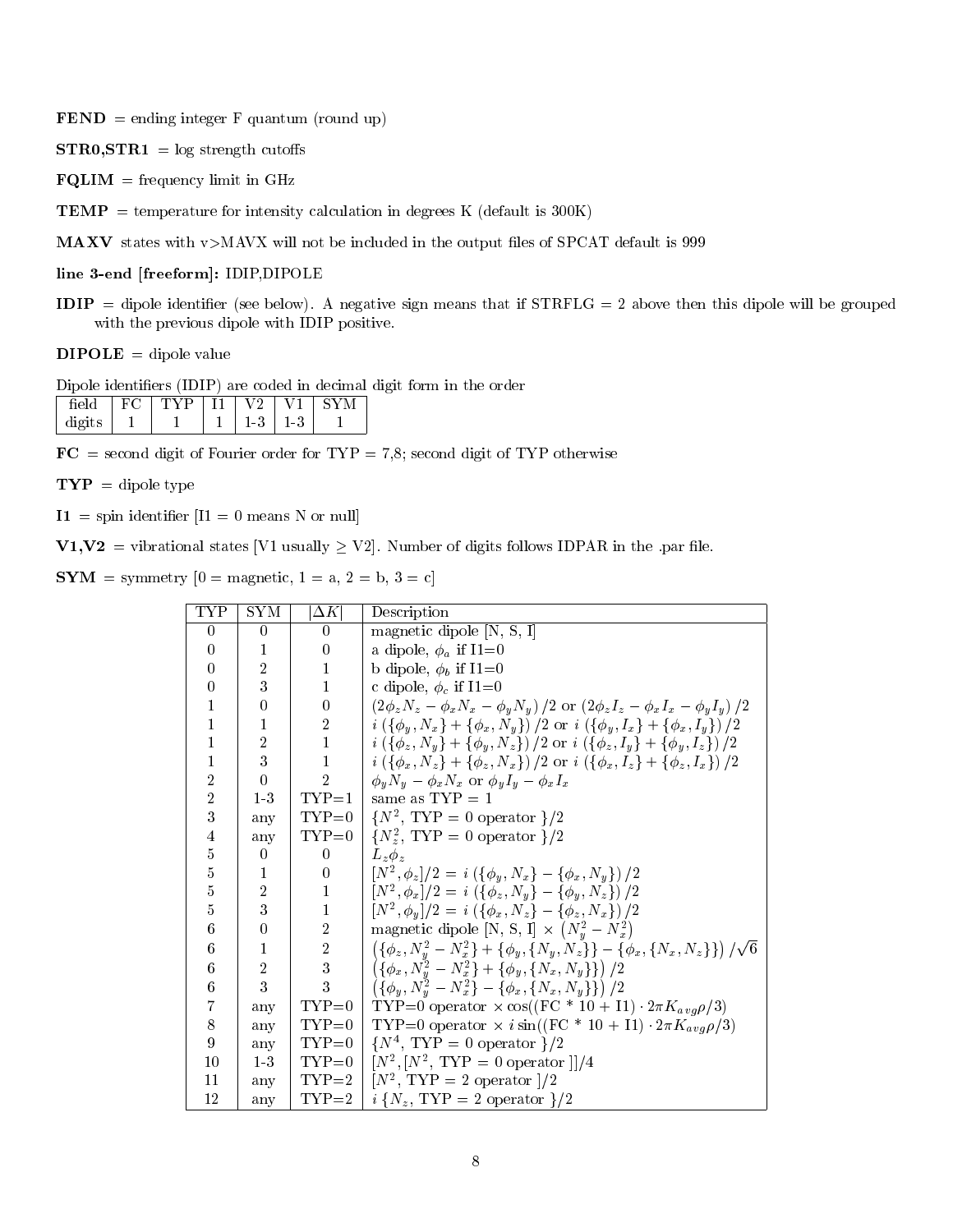Notes:

- 1. SYM  $= 1,2,3$  maps to a,b,c regardless of whether the basis is oblate or prolate (as specified in the .par or .var file). Dipoles with  $SYM = 1,2,3$  are assumed to be in units of Debye. Dipoles with  $SYM = 0$  are assumed to be in units of a Bohr magneton. In the descriptions in the table above,  $[abc] = [zxy]$  for a prolate basis and abc = xyz for an oblate basis.
- 2. The column labeled  $|\Delta K|$  gives the change in  $K_a$  for a prolate basis or  $K_c$  for an oblate baasis.
- 3. Dipoles which are even order in direction cosine or N are assumed to be imaginary, except between l-doubled states with EWT1  $\neq$  0.
- 4. The vector N for TYP = 0 (SYM = 0) is equivalent to  $\phi_x N_x + \phi_y N_y + \phi_z N_z$
- 5. When the symmetry is 3-fold or lower (IAX  $\leq$  6), dipoles between states with EWT1= (0,2), (2,0), and (2,2) are ignored, but the matrix elements are calculated using corresponding dipoles from states with  $EWT1=1$ .
- 6. For TYP = 7 or TYP = 8, I1 is used for the Fourier order and not the spin type. The constant  $\rho$  is specified in the parameter set. The sign of the  $\rho$  parameter is used to designate a special symmetry for the Fourier series. If this sign is different for V1 and V2, then 0.5 is subtracted from the Fourier order. For example, if  $IDIP = 72012$ , the basic b-dipole operator is multiplied by  $\cos(3\pi K_{avg}\rho/3)$  instead of  $\cos(4\pi K_{avg}\rho/3)$ . If the magnitude of  $\rho$  is not the same for the two states, replace  $K_{avg} \rho$  with  $(K_1 \rho_1 + K_2 \rho_2)$  / 2. TYP = 8 (with I1 > 0) dipoles are multiplied by i, and the symmetry of the states connected is 3 - SYM and the units follow the state symmetry (e.g. 81000 is in Debye). If the 
ag NOFC is set in the third line of the .var file, the dipole is sampled at fixed values of  $K_{avg}$  as is done for IDPAR in the .par and var files.
- 7. For ITYP = 7 or ITYP = 8, the Fourier order is  $I1 + 10 * FC$ . (FC < 9).
- 8. TYP = 1, 2, 5 are used for first-order Herman-Wallis corrections. TYP = 3, 4, 6, 10, 11, 12 are used for second-order Herman-Wallis corrections. Operators (TYP = 5,11) that involve a single commutator with  $N^2$  have zero-valued matrix elements for Q-branch connections and have opposite signs for P and R branches. Operators (TYP = 10) that involve two commutators with  $N^2$  also have zero-valued matrix elements for Q-branch connections but have the same signs for P and R branches. Further discussion of the transformations between different sets of dipole operators is given in [Operator and Parameter Transformations.](#page-9-2)

<span id="page-8-0"></span>[TOP](#page-0-1)

#### FORMAT of *cat* output file:

catalog output [F13.4,2F8.4,I2,F10.4,I3,I7,I4,12I2]: FREQ,ERR,LGINT,DR,ELO,GUP,TAG,QNFMT,QN

- $\mathbf{FREQ} = \text{Frequency of the line}$
- $\text{ERR} =$  Estimated or experimental error (999.9999 indicates error is larger)
- **LGINT** = Base 10 logarithm of the integrated intensity in units of  $nm^2$  MHz
- DR = Degrees of freedom in the rotational partition function (0 for atoms, 2 for linear molecules, and 3 for nonlinear molecules)
- $ELO =$ Lower state energy in wavenumbers
- $GUP = Upper$  state degeneracy
- TAG = Species tag or molecular identifier. A negative value flags that the line frequency has been measured in the laboratory. The absolute value of TAG is then the species tag (as given in line 2 of file.int above) and ERR is the reported experimental error.
- $\mathbf{QNFMT}$  = Identifies the format of the quantum numbers given in the field QN.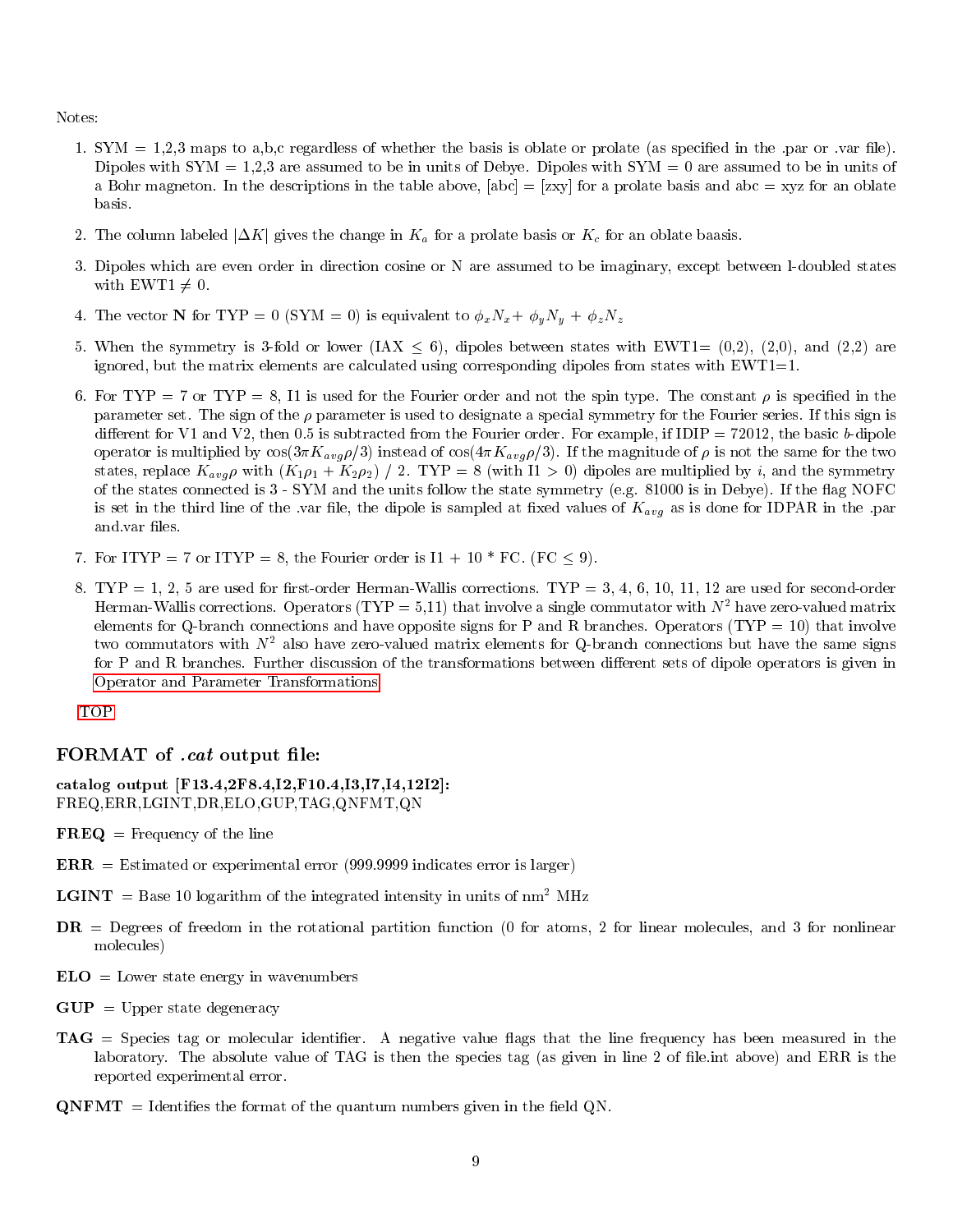$QN(12) = Quantum numbers coded according to QNFMT. Upper state quanta start in character 1. Lower state quanta$ start in character 14. Unused quanta are blank, quanta whose magnitude is larger than 99 or smaller than -9 are shown with alphabetic characters or \*\*. Quanta between -10 and -19 are shown as a0 through a9. Similarly, -20 is b0, etc., up to -259, which is shown as z9. Quanta between 100 and 109 are shown as A0 through A9. Similarly, 110 is B0, etc., up to 359, which is shown as Z9.

<span id="page-9-0"></span>[TOP](#page-0-1)

#### Format of .str output file:

#### strength output [F15.4,E15.6,I5,1X,24A,I5]: FREQ,DIPOLE,QNFMT,QN,ITEM

 $\mathbf{FREQ} = \text{Frequency of the line}$ 

- DIPOLE = Reduced matrix element of the transition dipole. If dipoles were magnetic, matrix element is multiplied by 0.009274 Debye / Bohr magniton.
- $\mathbf{QNFMT}$  = Identifies the format of the quantum numbers given in the field QN.
- $\text{QN}(12) = \text{Quantum numbers coded according to QNFMT. Upper state quanta start in character 1. Lower state quanta$ start in character 14. Unused quanta are blank, quanta whose magnitude is larger than 99 or smaller than -9 are shown with alphabetic characters or \*\*. Quanta between -10 and -19 are shown as a0 through a9. Similarly, -20 is b0, etc., up to -259, which is shown as z9. Quanta between 100 and 109 are shown as A0 through A9. Similarly, 110 is B0, etc., up to 359, which is shown as Z9.

 $$ 

<span id="page-9-1"></span>[TOP](#page-0-1)

### Format of *eqy* output file:

energy output [2I5,3F18.6,6I3]: IBLK,INDX,EGY,PMIX,ERR,QN

- $IBLK = Internal Hamiltonian block number$
- $$
- $EGY =$  Energy in wavenumbers
- $\mathbf{ERR} =$  Expected error of the energy in wavenumbers
- $PMIX =$  mixing coefficient
- $QN(6) = Quantum numbers for the state$

<span id="page-9-2"></span>[TOP](#page-0-1)

### Operator and Parameter Transformations

The Hamiltonian or the transition dipole can be considered to be a linear dot product of parameters and operators. Two sets of parameters and operators are related by

$$
H = p^T Q = p'^T Q' \tag{1}
$$

where p is a parameter and Q is an operator. Let

<span id="page-9-3"></span>
$$
Q' = MQ \tag{2}
$$

where M is the transformation matrix. It is useful if M is square and not singular. Then

$$
H = p^T Q = p'^T Q' = p^T M^{-1} M Q
$$
\n(3)

and

$$
p' = (M^{-1})^T p \qquad \text{or} \qquad p = M^T p' \tag{4}
$$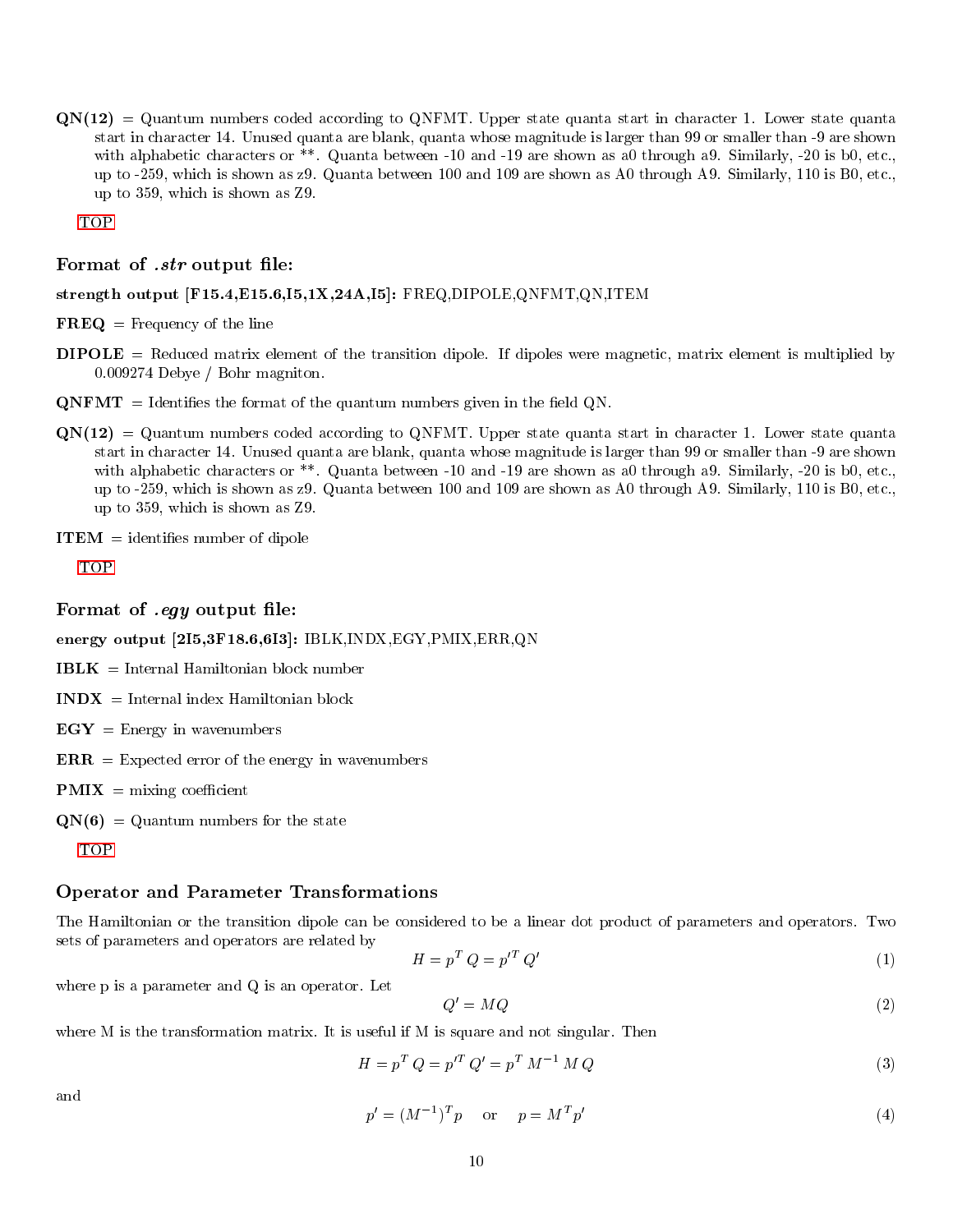Note that  $(M^{-1})^T$  is only equal to M when M is orthogonal. In the more general case, the transformation of parameters and operators is not the same.

As a first example of these formal transformations, consider construction of a different operator,  $Q'$  from the standard SPCAT operator set,  $Q$ , using the constraints imposed by using a negative IDPAR in the .par file (or negative IDIP in the . int file). The constraint coefficients are a row in  $M$ . Related operators or additional composite operators are required to fill out M if we wish to determine  $p'$  in terms of p. This is also why changes in one element of  $Q'$  can have an impact on many other elements of p'.

Alternativly,  $Q'$  can represent a set of SPCAT operators, and  $Q$  can be a set of operators from the literature. As an example consider the second-order Hermann-Wallis operators for a b dipole. Eq. [\(2\)](#page-9-3) can be written as

$$
Q' = \begin{pmatrix} D_0 \\ D_3 \\ D_4 \\ D_6 \\ D_{10} \\ D_{11} \end{pmatrix} = M Q = \begin{pmatrix} 1 & 0 & 0 & 0 & 0 & 0 \\ 0 & 1 & 1 & 1 & 0 & 0 \\ 0 & 0 & 0 & 1 & 0 & 0 \\ 0 & -1 & 1 & 0 & 2 & 0 \\ -1/2 & 0 & 1 & 1 & -1 & -1 \\ 0 & 0 & 1 & -1 & -1 & 1 \end{pmatrix} \begin{pmatrix} \phi_x \\ \phi_x N_x^2 \\ \{\phi_x, N_y^2\}/2 \\ \{\phi_y, \{N_x, N_y\}\}/4 \\ \{\phi_y, \{N_x, N_y\}\}/4 \end{pmatrix}
$$
(5)

where the subscripts for  $D$  are the values of TYP in the .int file, and  $Q$  is a standard cartesian set of operators. Then the parameters for the .int file, p', can be obtained from p using  $(M^{-1})^T$ . However, p, can be obtained from p' using only  $M^T$ without inversion of <sup>M</sup>.

In this example,

$$
(M^{-1})^T = \begin{pmatrix} 1 & -1/8 & 1/8 & 0 & -1/8 & -1/4 \\ 0 & 3/4 & 1/4 & 0 & 1/4 & 0 \\ 0 & -3/4 & -1/4 & 1 & -1/4 & 1 \\ 0 & -1/4 & 1/4 & 0 & 1/4 & 0 \\ 0 & -1/4 & 1/4 & 0 & -1/4 & -1/2 \\ 0 & -1/4 & 1/4 & 0 & -1/4 & 1/2 \end{pmatrix}
$$
(6)

Not all of he M matrix is the same for the y and z symmetry Herman-Wallis, but the rows for  $D_{10}$  and  $D_{11}$  are the same provided that all the cartesian operators have a cyclic permutation of [xyz] their projections.

<span id="page-10-0"></span>[TOP](#page-0-1)

### SPECIAL CONSIDERATIONS FOR LINEAR MOLECULES

This program set will calculate a variety of interactions and transitions within a Hund's case(b) basis, including spin orbit interactions which change spin multiplicity. The operator  $N_a$  in the asymmetric rotor becomes  $\lambda$  (or l quantum for bending) for the linear molecule. <sup>N</sup> is the sum of rotational and electronic orbital angular momenta. For linear molecules, it is convenient (but not essential) to think of the angular momentum along the bond as being purely electronic in nature. In the asymmetric rotor language of this program, the first-order spin orbit interaction takes the operator form of a vector dot product of a direction cosine with the spin vector. It can have two distinct symmetries:  $S \cdot \phi_a \equiv S_a$  connects states of the same lambda, while  $S \cdot \phi_b \equiv S_b$  and  $S \cdot \phi_c \equiv S_c$  connect states where lambda differs by one. When the spin orbit operator connects different spin multiplicity, the reduced matrix value of  $\langle S||S||S' \rangle$  is set to unity.

Use of the symmetries in this program takes some care, particularly for linear molecules where it may not be immediately obvious whether to use the  $b$  or the c axis to designate perpendicular operators. For consistency with the parity designation for the symmetric top quanta, the vibronic wave function should be chosen so that it is symmetric with respect to the ab plane. Then the b axis can be used for the inversion-defining axis (i.e.  $\text{IAX} = 2$  in the option lines of the *par* and *var* files can be used to define selection rules under inversion). With this choice, the symmetry of rotation lines in the  $D_2$  group is:

| A    | even N for $\Sigma$ states and all N for even $\lambda$ (even parity $\lambda$ doublet) |
|------|-----------------------------------------------------------------------------------------|
| B(a) | odd N for $\Sigma$ states and all N for even $\lambda$ (odd parity $\lambda$ doublet)   |
| B(b) | all N for all odd $\lambda$ (even parity $\lambda$ doublet)                             |
| B(c) | all N for all odd $\lambda$ (odd parity $\lambda$ doublet)                              |

For  $\Sigma^+$  states, the parity is odd for odd N, while for  $\Sigma^-$  states the parity is odd for even N. This means that the Hamiltonian can couple  $\Sigma^+$  with  $\Sigma^-$  via an operator of B(a) symmetry or B(c) symmetry. An example is an operator like 10200001, which is the  $S_a$  spin orbit interaction operator between state  $v = 0$  and  $v = 1$ . For normal coupling not involving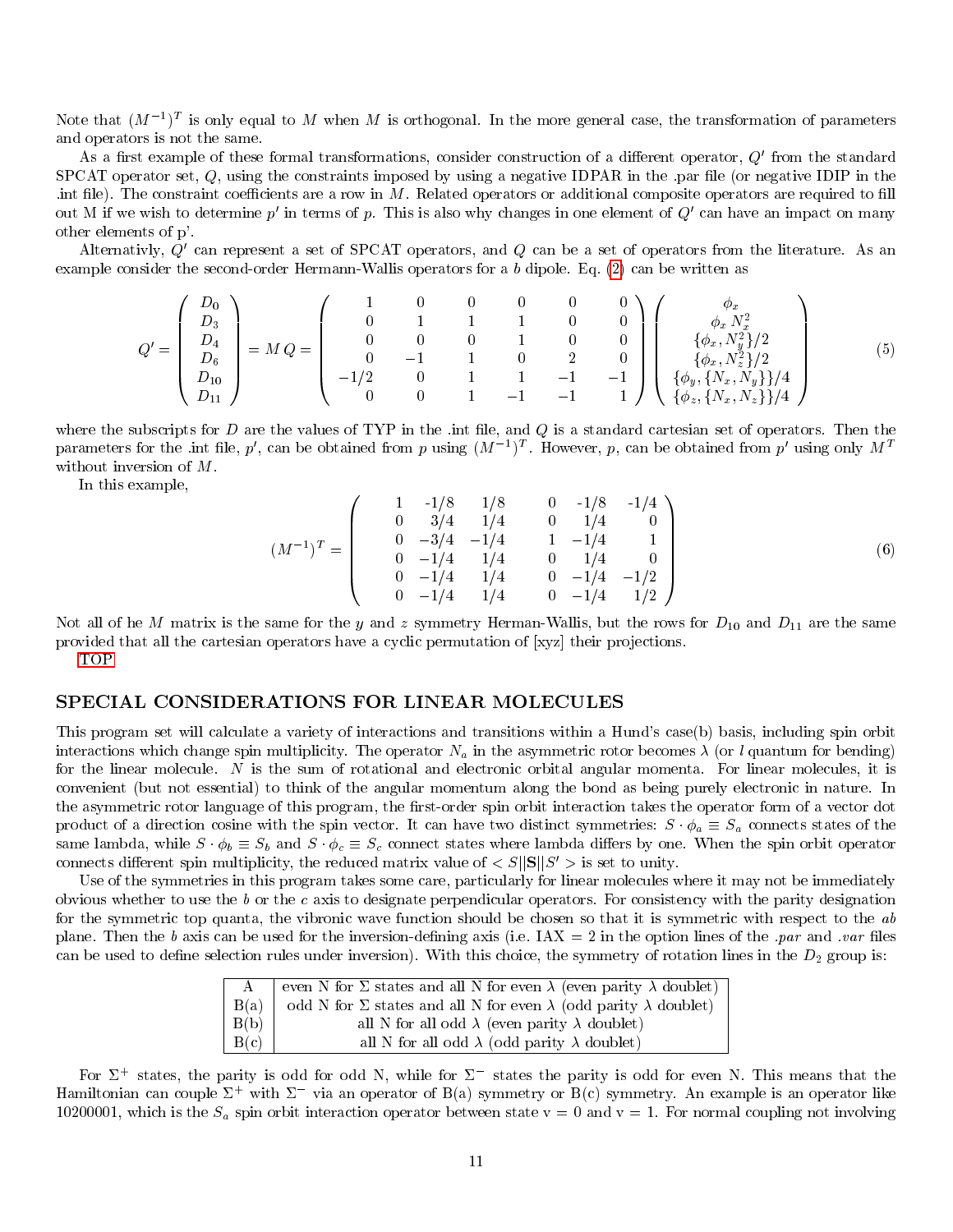$\Sigma^-$  states (or for coupling between  $\Sigma^-$  states) the operators should have A or B(b) symmetry. Similarly, electric dipole transitions with  $\Delta\lambda$  even should have B(a) symmetry, and transitions with  $\Delta\lambda = \text{odd}$ .

The  $g$ ,  $u$  symmetry for an electronic state is for the parity of the wave function under inversion of the space fixed axes. The nuclear exchange symmetry, on the other hand, affects only the statistical weights and does not have any further impact on the factoring of the Hamiltonian. In general, if  $IX = 2$ , WTPL will be the nuclear spin weight for the A and  $B(b)$ states, while WTMN will be the weight for the other two symmetries. For  $\Sigma_g^+$ ,  $\Sigma_u^-$ , and g states with other  $\lambda$ , WTPL is<br>the weight for even permutations, while for  $\Sigma_u^+$ ,  $\Sigma_g^-$ , and u states with other  $\lambda$ , WTP For example, in oxygen,  $\Sigma_g^+$  and  $\Delta_g$  have WTPL=1 and WTMN=0, while  $\Sigma_g^-$  and  $\Delta_u$  have WTPL=0 and WTMN=1. The dipole types given above provide for both allowed and forbidden transitions. For transitions that owe their intensity to spin orbit interactions, the effective transition moment will be the product of the interaction and a transition moment to some intermediate state. Examples are a  $\Sigma_g^- \Delta$  electric dipole code of 21vv'0 and a magnetic dipole code of 11vv'1. Electric dipole transitions between  $\Sigma^+$  and  $\Sigma^-$  will use 11vv'0, while magnetic transitions will use 1vv'1. For transitions between  $\Sigma^+$  and  $\Sigma^+$  the roles of these operators are reversed. Note that for  $\Sigma\Sigma$  transitions, 11vv'0 has selection rules of  $\Delta N = -2, 0, +2,$ while 1vv'1 has selection rules of  $\Delta N = -1, +1$ .

The correlation between parity and e, f designations follow the recommendations of J. M. Brown et al., J. Mol. Spect. 55, 500 (1975).

|   | odd spin           | even spin        |
|---|--------------------|------------------|
|   | multiplicity       | multiplicity     |
| е | $p = (-1)^{J-1/2}$ | $p = (-1)^{J+1}$ |
|   | $p = (-1)^{J+1/2}$ | $p = (-1)^{J}$   |

An example of *var* file for oxygen like molecule: mock oxygen states 4  $-3$  3 0 0 0 2 0 1  $-1$  /default for v=0 triplet Sigma-(g) 1 1 2 2 0 2 1 0 -1 /v=1 is singlet Delta(g) 1 2 0 0 0 2 1 0 0 /v=2 is singlet Sigma-(g) 11 1e+7 0 /term value for v=1 22 2e+7 0 /term value for v=2 110010000 1000.0 0 /spin-spin interaction for v=0 99 10000.0 0 /B for all v

```
An example of int file for oxygen like molecule:
mock oxygen rotational and electronic transitions
101 99000 200. 0 6 -80. -80. 99999999.
1000 1. / magnetic moment v=0
1110 1. /magnetic moment v=1
11011 1. /sigma - delta magnetic moment
1021 1. /sigma - sigma magnetic moment
```
The quantum number correlations between Hund's case (b) and case (a) can be a bit confusing at first. For example in a doublet  $\Pi$  state N=J-1/2 always correlates with  $\Omega = 3/2$  and N=J+1/2 always correlates with  $\Omega = 1/2$  on the basis of projection. For  $A < 0$ , e.g. OH, the projection-based correlation follows the energy ordering. For  $A > 0$ , the lower energy state is  $|N=J+1/2$ ,  $\Omega =3/2$  as long as  $J+1/2 < \sqrt{A/2B}$ . Above this J,  $|N = J+1/2$ ,  $\Omega =1/2$  (based on projection) is higher in energy. Therefore quantum number assignments based on projections lead to different quanta than those based on energy. For a triplet  $\Sigma$  state, N=J+1 correlates with  $\Sigma = 0$  based on projection, N=J correlates with an odd combination of  $\Sigma = 1$  and  $\Sigma = -1$ , and N=J-1 correlates with an even combination of  $\Sigma = 1$  and  $\Sigma = -1$ .

Since q multiplies the same operator as  $(B-C) / 2$ , it is possible to use the sign of q to determine whether there are more electrons in the ab plane  $(q > 0)$  or whether there are more electrons in the ac plane  $(q < 0)$ .

Explicit approximate relationships for the parameters are: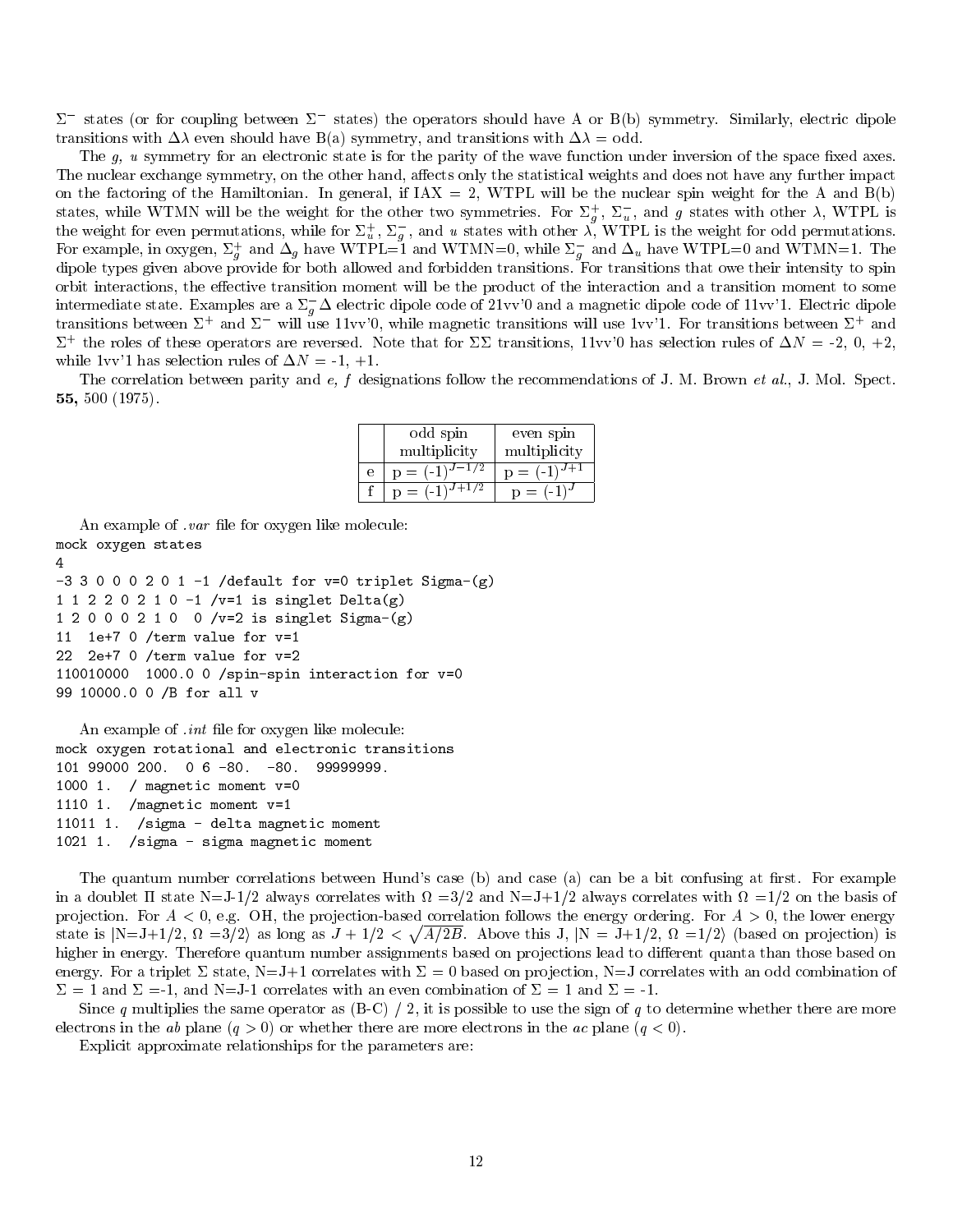| $100100$ v v |                      |
|--------------|----------------------|
| $100101$ vv  | $2A_J$               |
| 1vv'         | В                    |
| 100400vv'    | $-p / 2$             |
| 400vv'       | q $/2$               |
| 200100vv     | a                    |
| 1200100vv    | C                    |
| 1200000vv    | $b + c / 3$          |
| 1200400vv    | -d $/2$              |
| 2200100vv    | $1.5 \text{ eQq}_1$  |
| 2200400vv    | $-eQq_2/4$           |
| 1100100vv    | $4 \lambda S$ (2S-1) |
|              |                      |

The extra factors of S in the definition of the spin-spin interaction parameter  $\lambda$ , i.e. a spin-spin interaction  $2\lambda (S_z^2 - S^2/3)$ , is a correction for the special normalization assumed for eQq.

<span id="page-12-0"></span>[TOP](#page-0-1)

### SPECIAL CONSIDERATIONS FOR *l*-doubled STATES:

There are three common situations: (1)l-doubled states in linear molecules, (2) an n-fold internal rotor with no operators connecting states of differing  $\sigma$  and all K having the same nuclear spin states, (3) an n-fold symmetric rotor in a degenerate excited state. In case (1), l correlates with K in the asymmetric rotor and no special basis is needed. See [Special Considerations](#page-10-0) [for Linear Molecules.](#page-10-0)) For the other two cases, the *l*-doubled states must be specified in adjacent pairs using EWT1. In case (2), the states with values of  $(\sigma \mod n) = 0$  or  $n/2$  can be treated as  $l = 0$  states, and the other degenerate  $\sigma$  can be treated as  $l = \pm 1$  states. Values of MOD(EWT1, n) = 0 or = n / 2 designate special pairs of states that may be useful for more complicated situations involving two vibronic angular momentum that sum to 0 or n / 2. The states with  $l = MOD(EWT1,$ n)  $\leq n/2$  (and  $l > 0$ ) are those with  $K l > 0$ . Paired states with EWT1' = n - EWT1 are those with  $K l \leq 0$ . The sign of  $K$  represents the parity, as in the non  $l$ -doubled states.

For operators that are off-diagonal in l, the  $\Delta K > 0$  and  $\Delta K < 0$  operators are independent. To distinguish these cases,  $\Delta K \cdot \Delta l > 0$  if IV2 < IV1 and  $\Delta K \cdot \Delta l < 0$  if IV2 > IV1.

For operators with  $\Delta l = 0$ , two parameter designations for the presence of an  $l_z$  operator are possible depending on the state of the NEWLZ flag. If NEWLZ = 1 (preferred), the  $l_z$  operator is explicitly specified by designating a parameter with a vibrational state having  $l < 0$ . The effect of  $l<sub>z</sub>$  is that the operator for both *l*-doubled states is multiplied by the sign of l and is specified by a single parameter. Operators with no  $l<sub>z</sub>$  are specified using the vibrational state with  $l > 0$ . In this case, the operator is the same for both l-doubled states and is specied by a single parameter. A special example is the 80 series of parameters where 8120vv specifies the average energy of  $K = 12$  *l*-doubled pair if v is a state with  $l = l' > 0$ . If v is a state with  $l = l' < 0$ , the parameter specifies half the difference of the energy of the l-doubled pair. For the 80 series, the behavior is the same when  $NEWLZ = 0$ .

If NEWLZ = 0 (the default), the  $l_z$  operator is implied by the symmetry of the base operator and is only designated for the state with  $l > 0$ . Parameters with  $l < 0$  are ignored. For a prolate rotor, if EWT2 = EWT2' for two states and the base operator symmetry is a or b, then  $l_z$  is present and the symmetry is transformed to null or c, respectively. If EWT2  $\neq$ EWT2' and and the overall symmetry is c or null, then  $l_z$  is present and the symmetry is transformed to b or a respectively. For an oblate rotor, a and c are reversed. For both values of NEWLZ, the operator generated is the same. As an example,  $P_a P_b$  has c symmetry and would not be multiplied implicitly by  $l_z$ , but  $P_a P_b \sin 2\pi \rho K/3$  has base symmetry of b, is ordinarily imaginary, and would be multiplied by  $l_z$ . Multiplying by  $l_z$ , makes the operator have c symmetry and is ordinarily real.

 $\text{DIAG} = 0$  is not recommended on the first option line in the par file, since the first-order energy is not likely to be ordered with K.

The K quantum numbers for *l*-doubled states are designated specially when asymmetric rotor quanta are used so that the lower K doublet is associated with the  $l > 0$  state and the upper K doublet and  $K = 0$  states are associated with  $l < 0$ . In this way the degenerate states have the same quantum numbers.

With an n-fold symmetric top specified by IAX, operators obey the selection rule that  $K-l$  can only change by multiples of n. If there are operators diagonal in l with  $\Delta K$  that is not a multiple of n, then the operator is rejected.

<span id="page-12-1"></span>[TOP](#page-0-1)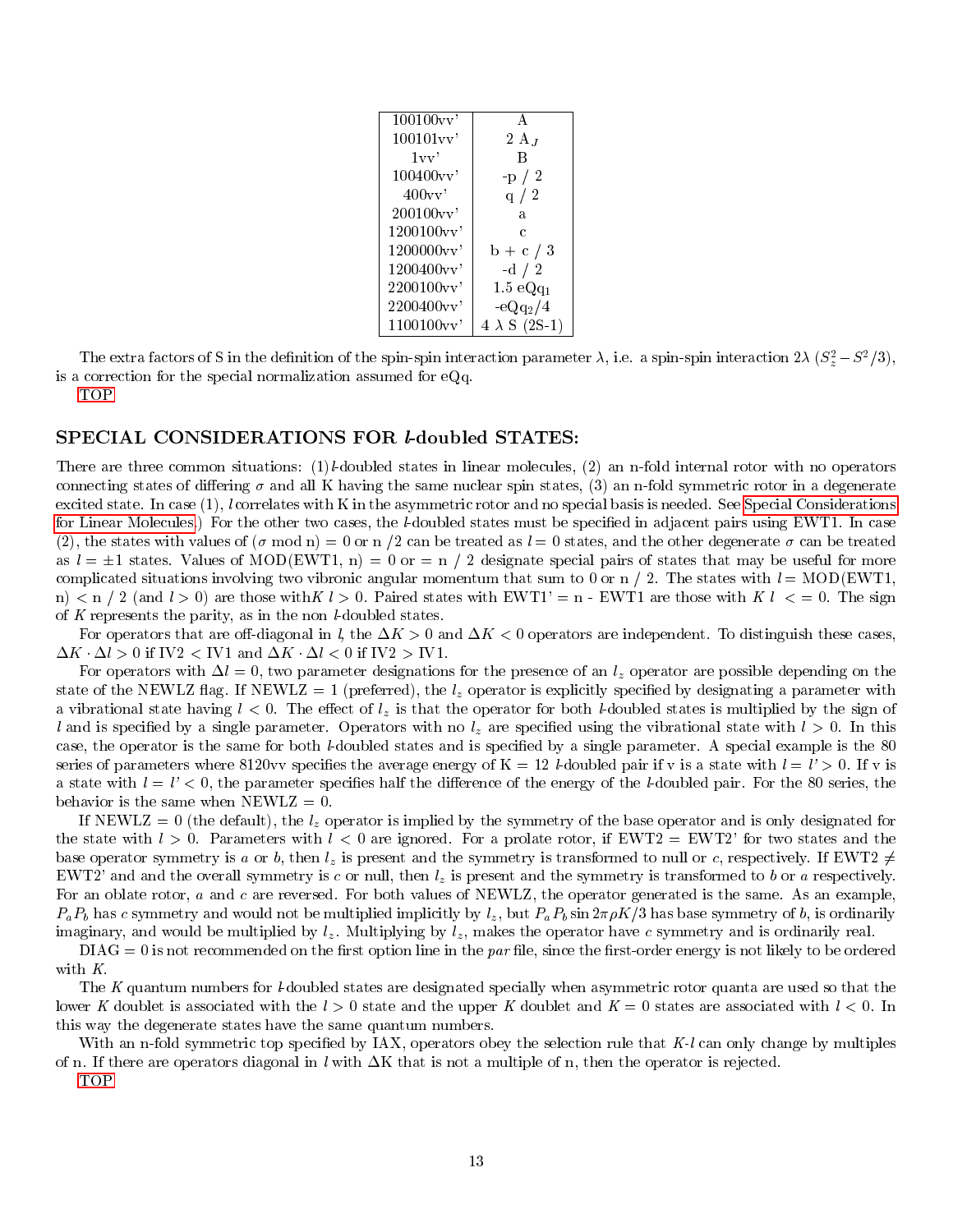### SPECIAL CONSIDERATIONS FOR SYMMETRIC TOPS:

The nuclear spin statistics for symmetric top can be specied in a unique way up to 6-fold groups. Start by considering the  $D_n$  point groups that have n-fold rotations around the z axis and n  $C_2$  rotations perpendicular to the z axis. For bosons and for even sets of equivalent fermions, the symmetry of the overall wave function must have  $A_1$  symmetry. For one set of equivalent fermions, the overall symmetry is  $A_2$ ,  $B_2$ ,  $A_1$ ,  $B_1$  for  $n = 3, 4, 5, 6$ , respectively. The influence of vibronic symmetry is based on user input. B<sub>1</sub> and B<sub>2</sub> symmetries are specified in separate option lines with ABS(IAX) = 5, 8, 11. The statistical weights for each vibronic state are specified by WTPL, WTMN, and EWT0. For even n, the user specifies two option lines with different values of IAX in order to cover all symmetries. For  $D_4$  symmetry EWT0 is ignored for IAX = 8. For  $\text{ABS(IAX)} > 3$ , unspecified weights are assumed to be zero. The symmetry of the vibronic function is defined by l and the symmetry under the perpendicular  $C_2$  operator. The symmetry of the rotational wave functions is  $A_1$  or  $A_2$  for MOD(K)  $\{ -l, n\} = 0$ ,  $B_1$  or  $B_2$  for MOD(K - l, n) = n/2, and E otherwise. (Two-fold rotations are handled in a straight-forward way using the full symmetry of the  $D_2$  group and will not be considered further in this section.) The two-fold symmetry (e.g.  $A_1$  vs.  $A_2$ ) is defined by the Wang symmetry along the b axis and atom 1 is assumed to pass through this perpendicular  $C_2$ axis. The nuclear spin statistics are readily defined in terms of the permutation symmetry of the nuclei. The values given below are for n equivalent nuclei with spin I that lie in a plane perpendicular to the z axis. N is the number of nuclear spin states with a given symmetry. The number following  $\Rightarrow$  is the value for  $I = \frac{1}{2}$ .

For  $D_2$  symmetry:

 $N(A) = (2I+1)(I+1) \implies 3$  $N(B_z) = 0$  $N(B_u) = 0$  $N(B_x) = (2I+1)(I) \implies I$ 

For  $D_3$  symmetry:

 $N(A_1) = (2I+1)[(2I+1)^2 + 3(2I+1)+2]/6 \implies$  $N(A_2) = (2I+1)[(2I+1)^2 - 3(2I+1) + 2]/6 \Rightarrow 0$  $N(E) = (2I+1)(I+1)(8I)/3 \implies 4$ For  $D_4$  symmetry:  $N(A_1) = (2I+1)[(2I+1)^3 + 2(2I+1)^2 + 3(2I+1) + 2]/8 \implies 6$ 

$$
N(A_2) = (2I+1)[(2I+1)^3 - 2(2I+1)^2 - (2I+1) + 2]/8 \implies 0
$$
  
\n
$$
N(B_1) = (2I+1)[(2I+1)^3 - 2(2I+1)^2 + 3(2I+1) - 2]/8 \implies 1
$$
  
\n
$$
N(B_2) = (2I+1)[(2I+1)^3 + 2(2I+1)^2 - (2I+1) - 2]/8 \implies 3
$$
  
\n
$$
N(E) = (2I+1)^2(I+1)(2I) \implies 6
$$

For  $D_5$  symmetry:

$$
N(A_1) = (2I+1)[(2I+1)^4 + 5(2I+1)^2 + 4]/10 \implies 8
$$
  
\n
$$
N(A_2) = (2I+1)[(2I+1)^4 - 5(2I+1)^2 + 4]/10 \implies 0
$$
  
\n
$$
N(E_1) = (2I+1)[(2I+1)^4 - 1]2/5 \implies 12
$$
  
\n
$$
N(E_2) = N(E_1)
$$

For  $D_6$  symmetry:

 $N(A_1) = (2I+1)[(2I+1)^5 + 3(2I+1)^3 + 4(2I+1)^2 + 2(2I+1) + 2]/12 \implies 13$  $N(A_2) = (2I+1)[(2I+1)^5 - 3(2I+1)^3 - 2(2I+1)^2 + 2(2I+1) + 2]/12 \implies 1$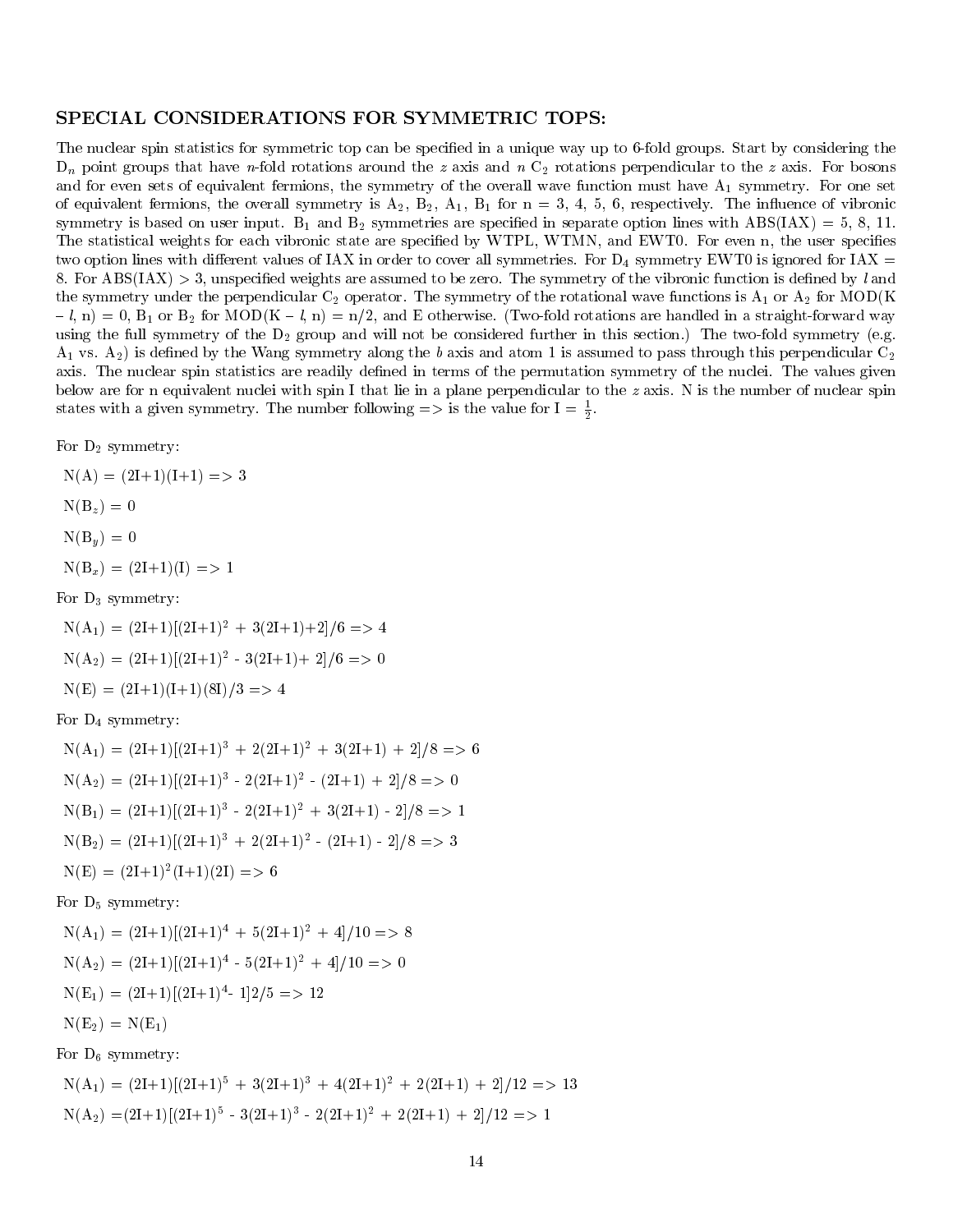$N(B_1) = (2I+1)[(2I+1)^5 + 3(2I+1)^3 - 4(2I+1)^2 + 2(2I+1) - 2]/12 \implies 7$  $N(B_2) = (2I+1)[(2I+1)^5 - 3(2I+1)^3 + 2(2I+1)^2 + 2(2I+1) - 2]/12 \implies 3$  $N(E_1) = (2I+1)[(2I+1)^5 - (2I+1)^2 - (2I+1) + 1]/3 \implies 18$  $N(E_2) = (2I+1)[(2I+1)^5 + (2I+1)^2 - (2I+1) - 1]/3 \implies 22$ 

For  $C_n$  symmetry,  $N(A)' = N(A_1) + N(A_2)$ ,  $N(B)' = N(B_1) + N(B_2)$ , and  $N(E)' = 2 N(E)$ . Nuclear spin statistics of symmetries involving the inversion operator, reflection operator, or an improper rotation have the same nuclear spin statistics as the pure rotation sub-group. The symmetry of the rotational state being considered is then multiplied by the nuclear spin symmetry that gives the correct overall symmetry.

For  $D_n$  symmetry, WTPL =  $N(A_1)$  or  $N(B_1)$  for bosons in  $A_1$  vibronic states and WTPL =  $N(A_2)$  or  $N(B_2)$  for fermions in A<sub>1</sub> vibronic states. WTMN = N(A<sub>2</sub>) or N(B<sub>2</sub>) for bosons in A<sub>1</sub> vibronic states and WTMN = N(A<sub>1</sub>) or N(B<sub>1</sub>) for fermions in  $A_1$  vibronic states. EWT0 is the weight for E rotational states ( $E_1$  or  $E_2$  for  $D_6$  symmetry). Due to the degeneracy of the spin states, EWT0 = N(E) / 4. For the special case of  $n = 3$  when WTPL = 0 or WTMN = 0, EWT0 should be doubled because only half of the states with MOD(K-l)  $\neq$  0 are calculated. For non-degenerate vibronic states, values of WTPL and WTMN may need to be reversed. For a E vibrational state, use of *l*-doubling allows the same statistical weights as the corresponding non-degenerate vibrational states. For C<sub>n</sub> symmetry, WTPL = WTMN = N(A)' or N(B)' and EWT0 =  $N(E)$  / 4.

As an example consider NH<sub>3</sub> with D<sub>3</sub> rotational symmetry and overall symmetry of  $A_2$ . For an  $A_1$  vibrational state,  $WTPL = N(A_2) = 0$ ,  $WTMN = N(A_1) = 4$ , and  $EWT0 = 2 N(E) / 4 = 2$ . For an  $A_2$  vibrational state, WTPL and WTMN are reversed. For ND<sub>3</sub> with D<sub>3</sub> rotational symmetry, the overall symmetry is  $A_1$ . For an  $A_1$  vibrational state, WTPL =  $N(A_1) = 10$ , WTMN =  $N(A_2) = 1$ , and EWT0 =  $N(E) / 4 = 4$ . For CH<sub>3</sub>F with C<sub>3</sub> rotational symmetry and overall symmetry of A, WTPL = WTMN =  $N(A)' = 4$  and EWT0 =  $N(E)' / 4 = 2$ . For reference, the symmetry multiplication table is

| A1             | $A_2$          | $\rm B_1$        | B2             | E1                | E,                |
|----------------|----------------|------------------|----------------|-------------------|-------------------|
| А2             | А1             | $\mathrm{B}_2$   | $\mathrm{B}_1$ | Е,                | E۰                |
| $\rm{B_1}$     | $B_{2}$        | A <sub>1</sub>   | Aэ             | E2                | Е.                |
| $B_{2}$        | $\rm{B_{1}}$   | $A_2$            | $A_1$          | E2                | Е.                |
| $\rm E_{1}$    | $\rm E_{1}$    | $\mathrm{E}_{2}$ | $\mathrm{E}_2$ | $A_1 + A_2 + E_2$ | $B_1 + B_2 + E_1$ |
| $\mathrm{E}_2$ | $\mathrm{E}_2$ | $\mathrm{E}_1$   | $\mathrm{E}_1$ | $B_1 + B_2 + E_1$ | $A_1+A_2+E_2$     |

For  $n = 3$ ,  $E \times E = A_1 + A_2 + E$ . For  $n = 4$ ,  $E \times E = A_1 + A_2 + B_1 + B_2$ . Whenever only one resultant of a  $E \times E$ product is allowed, N(E) must be divided by 4.

For hyperfine interactions of the n nuclei in an n-fold top, the user can either use standard coupling or (preferably) the  $I_{tot}$  basis indicated by the sign of IAX. The standard coupling is more flexible, but the dark states with inappropriate overall symmetry are not readily identifiable. In the  $I_{tot}$  basis, only parameters with  $I_1$  or  $[I_1 \times I_2]$  need be specified. The actual spin operator used is  $I_{\alpha} = I_1 + \epsilon I_2 + \epsilon^2 I_3 + \dots$ , where  $\epsilon = \text{EXP}(2\pi i/n)$ . The value of  $\alpha$  is given implicitly by  $\text{MOD}(\Delta l - \Delta K, n)$ . A similar Fourier series is provided for  $[I_1 \times I_2]^L$  (for  $L = 0,2$ ) and for quadrupole interactions, namely  $[I_1 \times I_1]^{(2)}$ . Note that  $\alpha = 0$  operators couple spin states with the same symmetry, while other values of  $\alpha$  couple ortho and para. For  $D_n$ symmetry and the  $I_{tot}$  basis, EWT0 = 0 and either WTPL or WTMN is zero based on the overall symmetry required. For  $C_n$  symmetry and the  $I_{tot}$  basis, EWT0 = 0 and WTPL and WTMN are both zero or one based on the overall symmetry required. The matrix elements of the operators are constructed so that there is no connection between states of different overall symmetry.

<span id="page-14-0"></span>[TOP](#page-0-1)